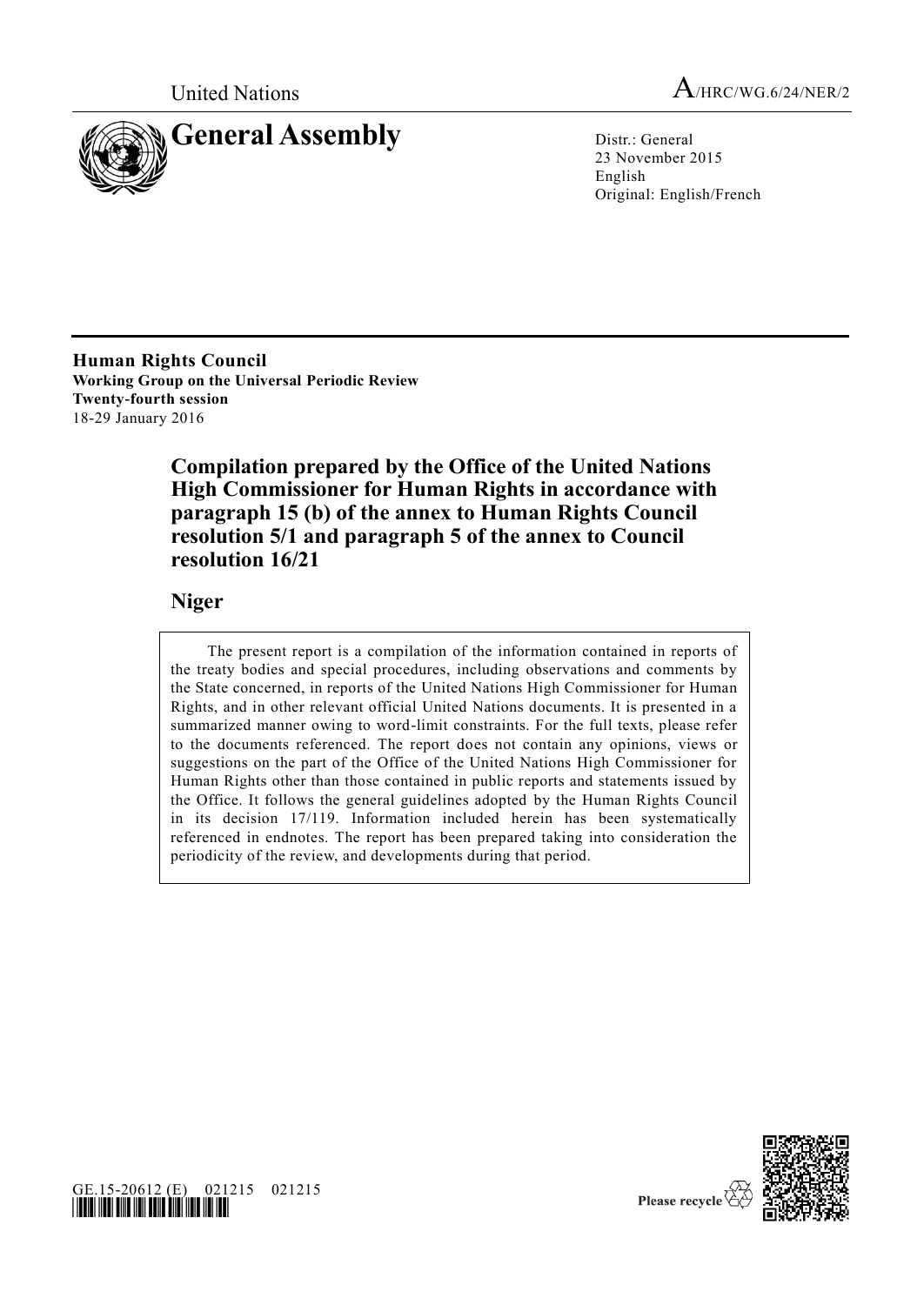# **I. Background and framework**

# **A. Scope of international obligations**<sup>1</sup>

# **1.** International human rights treaties<sup>2</sup>

|                                                                    | Status during previous cycle                                                                                                                                 | Action after review                                                                    | Not ratified/not accepted     |
|--------------------------------------------------------------------|--------------------------------------------------------------------------------------------------------------------------------------------------------------|----------------------------------------------------------------------------------------|-------------------------------|
| Ratification, accession or<br>succession                           | <b>ICERD</b> (1967)                                                                                                                                          | OP-CAT (2014)                                                                          | <b>ICCPR-OP2</b>              |
|                                                                    | <b>ICESCR</b> (1986)                                                                                                                                         | OP-CRC-AC (2012)                                                                       |                               |
|                                                                    | <b>ICCPR</b> (1986)                                                                                                                                          | <b>ICPPED (2015)</b>                                                                   |                               |
|                                                                    | CEDAW (1999)                                                                                                                                                 |                                                                                        |                               |
|                                                                    | CAT (1998)                                                                                                                                                   |                                                                                        |                               |
|                                                                    | CRC (1990)                                                                                                                                                   |                                                                                        |                               |
|                                                                    | OP-CRC-SC (2004)                                                                                                                                             |                                                                                        |                               |
|                                                                    | <b>ICRMW (2009)</b>                                                                                                                                          |                                                                                        |                               |
|                                                                    | CRPD (2008)                                                                                                                                                  |                                                                                        |                               |
|                                                                    | ICPPED (signature, 2007)                                                                                                                                     |                                                                                        |                               |
| Reservations and/or<br>declarations                                | <b>CEDAW</b><br>(reservation, arts. $2$ (d) and (f),<br>5 (a) and (b), 15 (4), 16 (1) (c)<br>(e) and $(g)$ , 29 $(1)$ ; declaration,<br>art. $5(b)$ $(1999)$ | OP-CRC-AC (declaration,<br>art. $3(2)$ (minimum age of<br>recruitment 18 years) (2012) |                               |
| Complaints procedures,<br>inquiries and urgent action <sup>3</sup> | ICCPR-OP 1 (1986)                                                                                                                                            | OP-ICESCR (2014)                                                                       | ICERD, art. 14                |
|                                                                    | OP-CEDAW, art. 8 (2004)                                                                                                                                      |                                                                                        | OP-ICESCR,<br>arts. 10 and 11 |
|                                                                    | CAT, art. 20 (1998)                                                                                                                                          |                                                                                        | ICCPR, art. 41                |
|                                                                    | OP-CRPD, art. 6 (2008)                                                                                                                                       |                                                                                        | CAT, arts. 21 and 22          |
|                                                                    | ICPPED (signature, 2007)                                                                                                                                     |                                                                                        | OP-CRC-IC                     |
|                                                                    |                                                                                                                                                              |                                                                                        | ICRMW, arts. 76 and 77        |
|                                                                    |                                                                                                                                                              |                                                                                        | ICPPED, arts. 31 and 32       |

### **2. Other main relevant international instruments**

|                                          | Status during previous cycle                                  | Action after review | Not ratified                                                               |
|------------------------------------------|---------------------------------------------------------------|---------------------|----------------------------------------------------------------------------|
| Ratification, accession or<br>succession |                                                               |                     | Convention on the Prevention<br>and Punishment of the Crime of<br>Genocide |
|                                          | Rome Statute of the International<br>Criminal Court           |                     |                                                                            |
|                                          | Palermo Protocol <sup>4</sup>                                 |                     |                                                                            |
|                                          | Conventions on refugees and<br>stateless persons <sup>5</sup> |                     |                                                                            |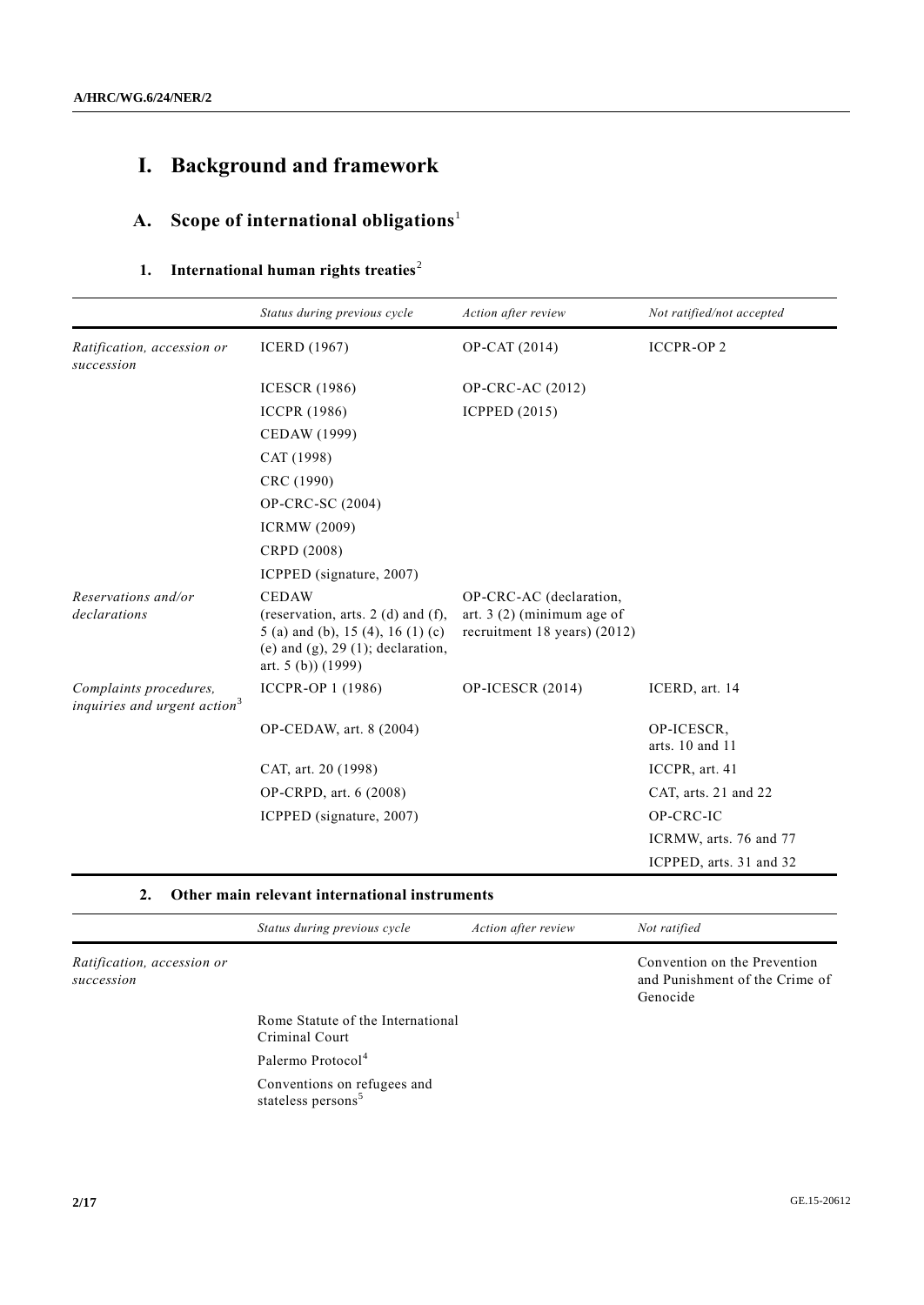| Status during previous cycle                                                     | Action after review | Not ratified                                                           |
|----------------------------------------------------------------------------------|---------------------|------------------------------------------------------------------------|
| Geneva Conventions of 12 August<br>1949 and Additional Protocols I<br>and $II^6$ |                     | Additional Protocol III to the<br>1949 Geneva Conventions <sup>7</sup> |
| ILO fundamental conventions<br>except Nos. 138 and 182 <sup>8</sup>              |                     | ILO Conventions Nos. 138 and<br>$182^{9}$                              |
|                                                                                  |                     | ILO Conventions Nos. 169 and<br>$189^{10}$                             |
| Convention against Discrimination<br>in Education                                |                     |                                                                        |

The Office of the United Nations High Commissioner for Refugees (UNHCR) stated that, despite recommendations received during its first universal periodic review, <sup>11</sup> the Niger maintained reservations to CEDAW. <sup>12</sup> The Deputy High Commissioner for Human Rights requested the Niger to make an effort to withdraw its reservations to the Convention on the Elimination of All Forms of Discrimination against Women<sup>13</sup>.

2. The United Nations country team observed that, in conformity with the commitments made at the time of the first universal periodic review, <sup>14</sup> the Niger had adopted the bill authorizing ratification of the International Convention for the Protection of All Persons from Enforced Disappearance.<sup>15</sup>

#### **B. Constitutional and legislative framework**

3. According to the country team, the 2010 Constitution marked the return of the country to a constitutional regime, under which those institutions essential to democracy and the rule of law had been established.<sup>16</sup>

4. The Deputy High Commissioner for Human Rights noted that the Niger had still not brought its national legislation into line with the international human rights instruments it had ratified, and in particular those concerning the rights of women and children and efforts to combat slavery and poverty.<sup>17</sup>

5. The Committee on the Elimination of Racial Discrimination recommended that a definition of discrimination that was in conformity with the Convention should be included in the country's legislation<sup>18</sup> and that the Criminal Code should be brought into line with the Convention, the International Covenant on Civil and Political Rights and the Convention on the Rights of the Child.<sup>19</sup>

#### **C. Institutional and human rights infrastructure and policy measures**

6. The Committee on the Elimination of Racial Discrimination noted the efforts made by the Niger to launch the National Human Rights Commission. However, the Committee regretted that the Commission had not yet been accredited with a category A rating by the International Coordinating Committee of National Institutions for the Promotion and Protection of Human Rights. <sup>20</sup> The Committee on the Elimination of Racial Discrimination recommended that consideration of the annual reports of the Commission be speeded up in order to facilitate its application for rating by the Committee and that it should be endowed with a significant budget to enable it to carry out its annual workplan, including the establishment of offices throughout the country.<sup>21</sup>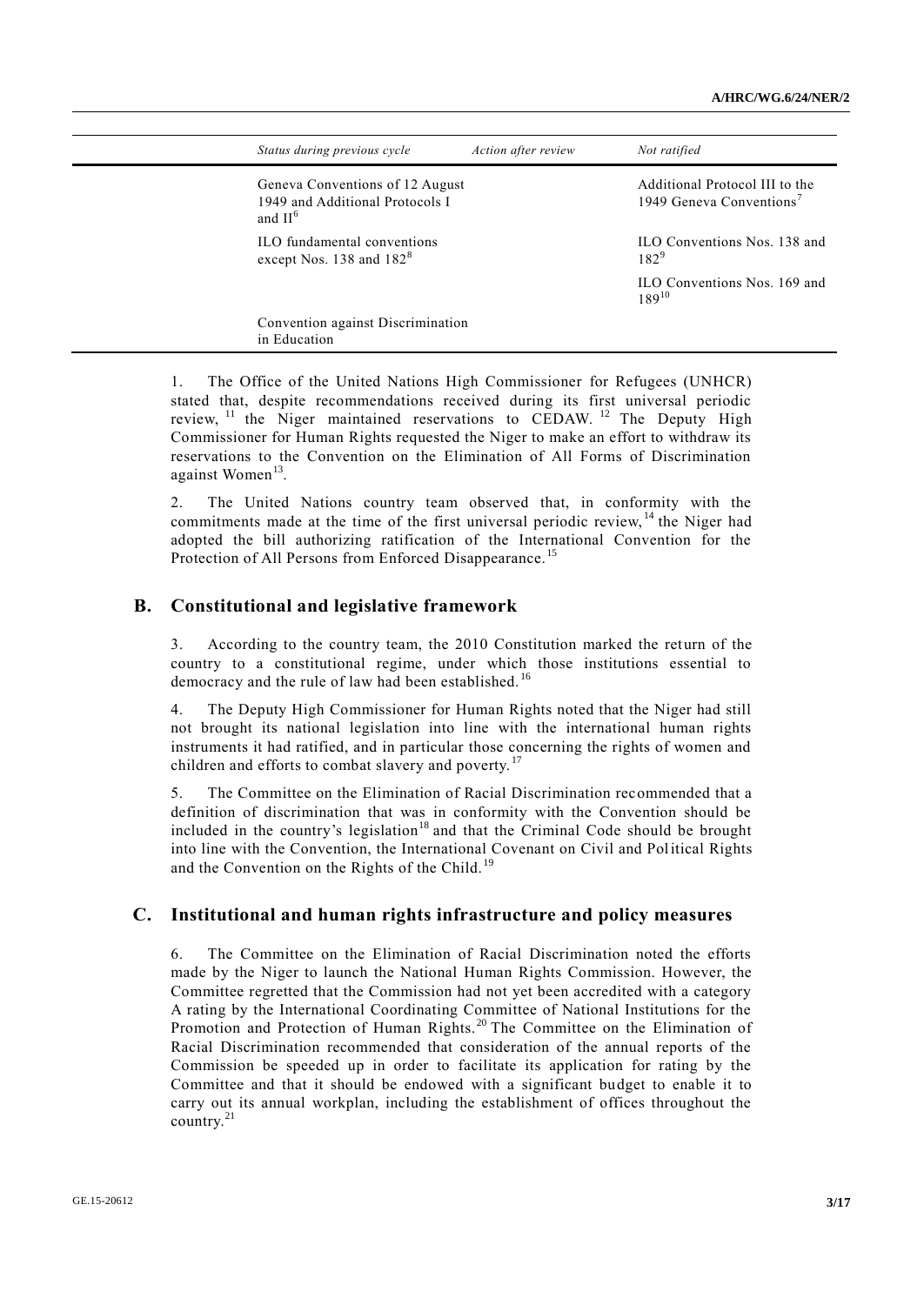# **II. Cooperation with human rights mechanisms**

7. The Deputy High Commissioner for Human Rights noted the intention of the Niger to draft an action plan to implement the recommendations made under the first periodic review, and that the review had played a part in efforts to combat, inter alia, slavery. She commended the determination of the Government to include the recommendations as a whole into the action plan.<sup>22</sup>

### **A. Cooperation with treaty bodies**

#### **1. Reporting status**

| Treaty body                                                                                                | Concluding observations<br>included in previous review | Latest report submitted<br>since previous review | Latest concluding<br>observations | Reporting status                                                                                                                                  |
|------------------------------------------------------------------------------------------------------------|--------------------------------------------------------|--------------------------------------------------|-----------------------------------|---------------------------------------------------------------------------------------------------------------------------------------------------|
| Committee on the<br>Elimination of Racial<br>Discrimination                                                | August 1998                                            | 2013                                             | August 2015                       | Combined twenty-second<br>and twenty-third reports<br>to be submitted in 2019                                                                     |
| Committee on Economic, -<br>Social and Cultural Rights                                                     |                                                        |                                                  |                                   | Initial report overdue<br>since 1990                                                                                                              |
| Human Rights Committee March 1993                                                                          |                                                        |                                                  |                                   | Second report overdue<br>since 1994                                                                                                               |
| Committee on the<br>Elimination of<br>Discrimination against<br>Women                                      | May 2007                                               | 2015                                             |                                   | Combined third and<br>fourth reports pending<br>consideration                                                                                     |
| Committee against Torture -                                                                                |                                                        |                                                  |                                   | Initial report overdue<br>since 1999                                                                                                              |
| Committee on the Rights<br>of the Child                                                                    | June 2009                                              | 2015<br>(OPSC, 2015)                             |                                   | Combined third to fifth<br>reports; initial report on<br>OP-CRC-SC pending<br>consideration; initial<br>report on OP-CRC-AC<br>overdue since 2014 |
| Committee on the<br>Protection of the Rights of<br>All Migrant Workers and<br>Members of Their<br>Families |                                                        |                                                  |                                   | Initial report overdue<br>since $2010$                                                                                                            |
| Committee on the Rights -<br>of Persons with<br>Disabilities                                               |                                                        | 2015                                             |                                   | Initial report pending<br>consideration                                                                                                           |

#### **2. Responses to specific follow-up requests by treaty bodies**

| Concluding observations                                  |        |                                                                                                                                                                                    |              |
|----------------------------------------------------------|--------|------------------------------------------------------------------------------------------------------------------------------------------------------------------------------------|--------------|
| Treaty body                                              | Due in | Subject matter                                                                                                                                                                     | Submitted in |
| Committee on the Elimination<br>of Racial Discrimination | 2016   | Status of the national human rights -<br>institution; awareness-raising<br>campaigns on slavery; conflict<br>settlement between ethnic groups;<br>training on human rights $^{23}$ |              |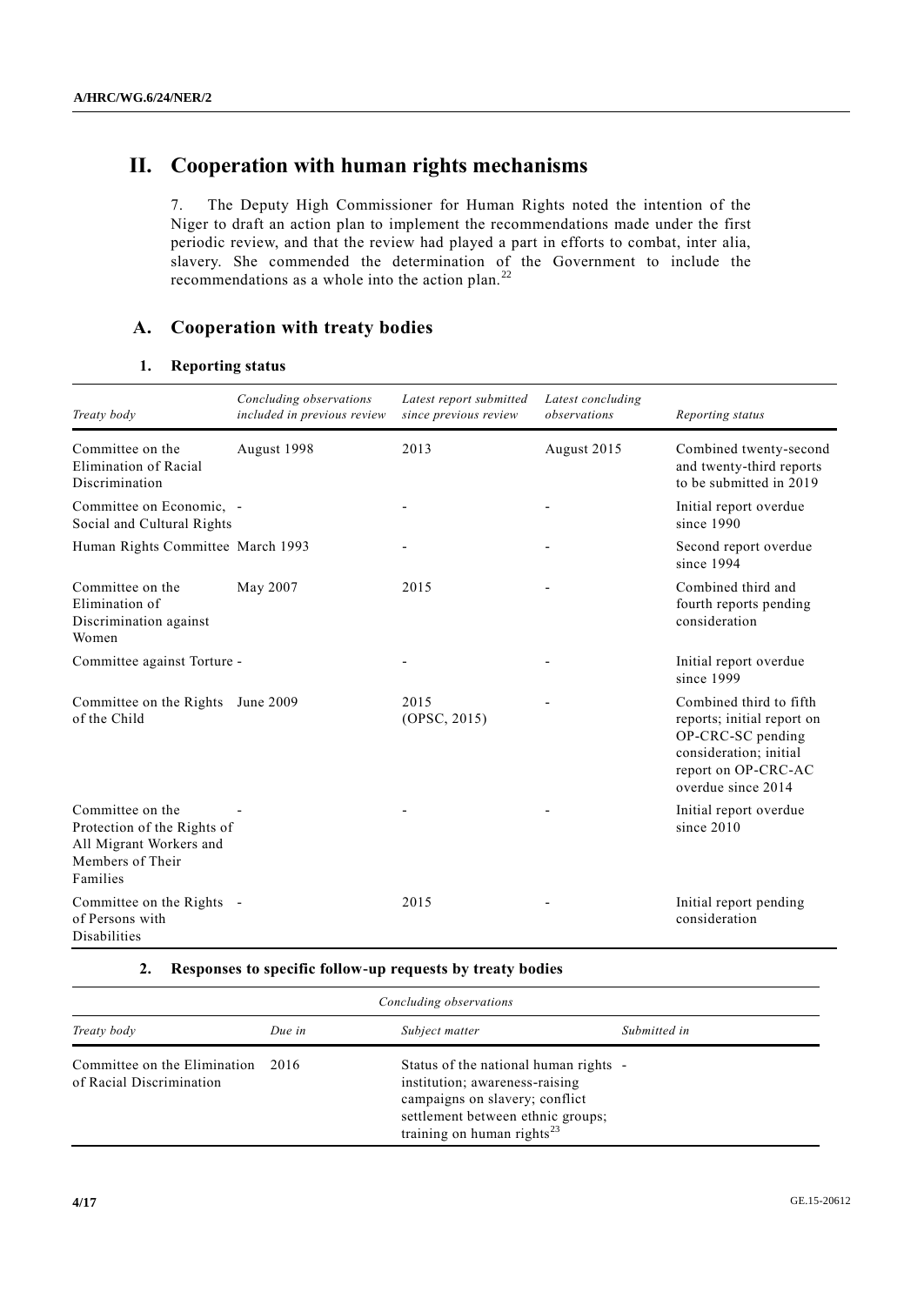8. The country team took note of the efforts made by the Niger to clear the backlog in the submission of reports to the treaty bodies. The establishment in 2010 of an interministerial committee had made it possible to prepare and approve several reports which had been adopted by the Council of Ministers in April 2015.<sup>24</sup> The Deputy High Commissioner for Human Rights welcomed the creation of the Committee.<sup>2</sup>

9. In 2010, the Committee on the Elimination of Racial Discrimination transmitted an early warning and urgent action letter to the Niger on the situation of the Touaregs and on the impact of radioactivity from uranium mining in the north of the country.<sup>26</sup>

## **B.** Cooperation with special procedures<sup>27</sup>

|                                                          | Statius during previous cycle                                                                              | Current status           |
|----------------------------------------------------------|------------------------------------------------------------------------------------------------------------|--------------------------|
| Standing invitation                                      | No                                                                                                         | Yes                      |
| Visits undertaken                                        | Right to food                                                                                              | Slavery                  |
| Visits agreed to in principle                            |                                                                                                            | $\overline{\phantom{0}}$ |
| <i>Visits requested</i>                                  | ۰                                                                                                          | Extreme poverty          |
| Responses to letters of allegation<br>and urgent appeals | During the period under review, one communication was sent. The Government<br>replied to the communication |                          |
| Follow-up reports and missions                           |                                                                                                            |                          |

## **C. Cooperation with the Office of the United Nations High Commissioner for Human Rights**

10. The Deputy High Commissioner for Human Rights visited the Niger in 2012.<sup>28</sup> She felt that there was political will better to promote and protect human rights.

## **III. Implementation of international human rights obligations, taking into account applicable international humanitarian law**

### **A. Equality and non-discrimination**

11. The Special Rapporteur on contemporary forms of slavery, including its causes and its consequences, stated that besides being most affected by poverty, women continued to be underrepresented in decision-making, had limited access to the labour market and basic services and were disadvantaged in terms of access to land ownership and inheritance. Only 18.2 per cent of women were literate, compared with 42.8 per cent of men, and the Niger had dropped from 151st to 187th place in the gender inequality index in 2014.

12. UNHCR noted that, during its first universal periodic review, <sup>30</sup> the Niger accepted recommendations to improve its legislation, policy and practice on gender equality and on prevention and response to gender-based violence. Despite efforts in this field, prevention and response measures needed to be further strengthened.<sup>31</sup>

13. The Committee on the Elimination of Racial Discrimination recommended that the country should rapidly adopt and effectively apply the Family Code, and simultaneously implement national policy on gender and the ten-year plan of action for 2008-2018. It also recommended that campaigns to raise awareness should be conducted among the population, and in particular among traditional community and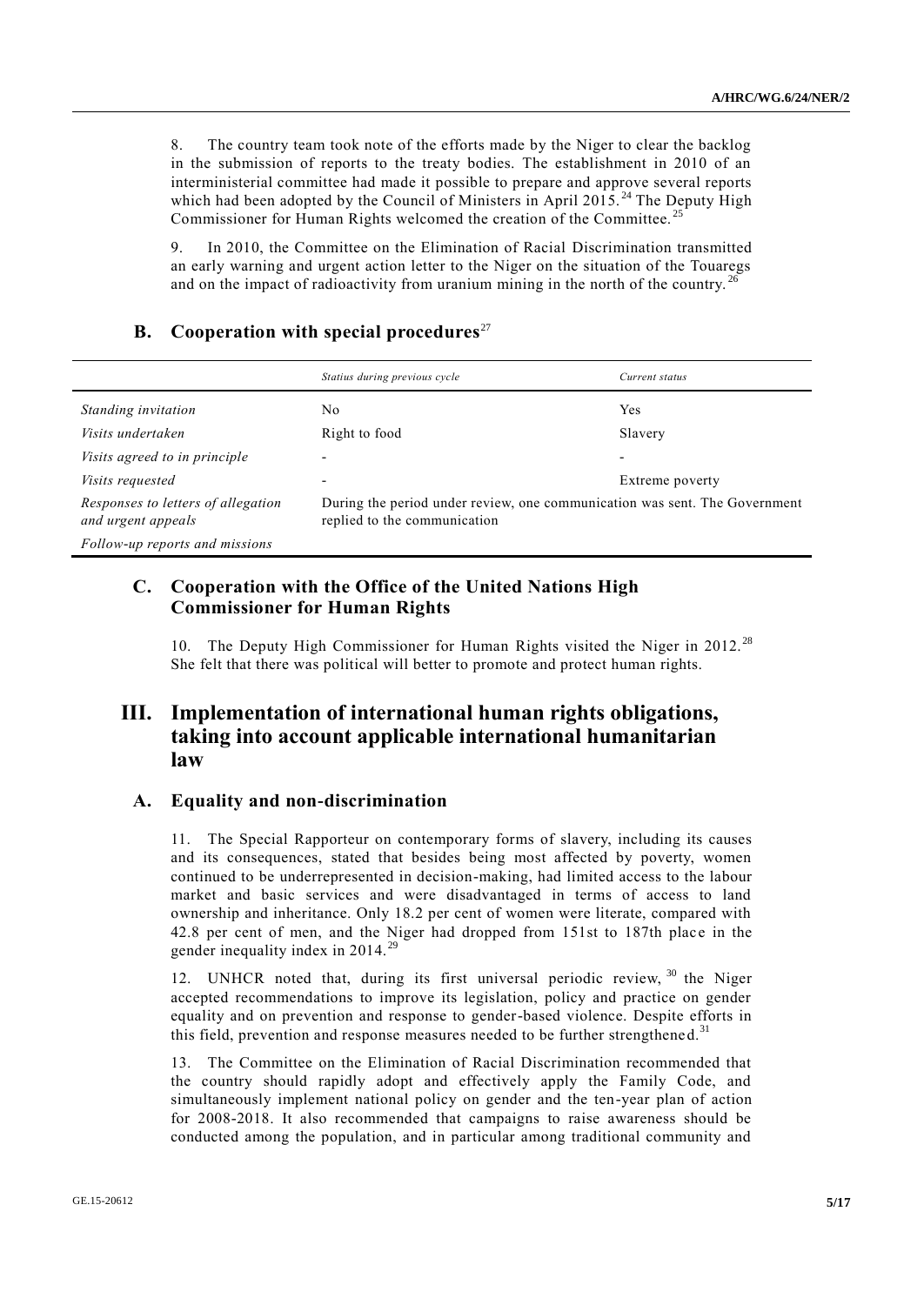religious leaders.<sup>32</sup> The Deputy High Commissioner for Human Rights made a similar recommendation.<sup>33</sup>

14. The Special Rapporteur on slavery emphasized the need to address as a priority the deep-rooted discrimination against former slaves and their descendants, and the customs and traditional and religious beliefs that discriminated. She recommended that the Niger continue raising awareness on those issues.<sup>34</sup> In addition, she urged the Niger to amend the Criminal Code by adding an explicit reference to the prohibition of descent-based discrimination.<sup>35</sup>

15. The International Labour Organization (ILO) Committee of Experts on the Application of Conventions and Recommendations noted that the new Labour Code had extended the list of prohibited grounds of discrimination and that penalties against persons engaging in discrimination had been increased. <sup>36</sup>

### **B. Right to life, liberty and security of the person**

16. The country team indicated that in spite of the Government's political will, the death penalty had still not been abolished and the bill authorizing the Niger to accede to the second Optional Protocol to the International Covenant on Civil and Political Rights had not yet been discussed by the national assembly.<sup>37</sup>

17. The country team noted that the Niger was beset by insecurity along its borders and by other factors that made it vulnerable, such as political tension on account of the forthcoming elections and a youthful population that lacked education, employment and hope, and which was at risk of being mobilized and recruited by violent armed groups.<sup>38</sup> Since February 2015, several places in the Niger had been attacked by Boko Haram.<sup>39</sup> The Secretary-General of the United Nations was deeply concerned about those attacks.<sup>40</sup>

18. The Office of the United Nations High Commissioner for Human Rights (OHCHR) reported the killing and abduction of civilians and targeting of protected civilian objects, the use of children in hostilities, rape and other forms of sexual violence, and torture or ill-treatment, committed by Boko Haram. <sup>41</sup> OHCHR recommended that the Niger strengthen and expand measures to protect civilians, including in the context of counter-insurgency operations. <sup>42</sup> According to OHCHR, special measures must be taken to protect the victims of Boko Haram, especially child victims and victims of sexual violence, and to ensure that they have access to full redress, including psychosocial support.<sup>43</sup>

19. UNHCR noted that displaced girls and women were at risk of sexual and genderbased violence. Owing to the emergency situation, the risk was particularly high in the Diffa region. UNHCR recommended that the Niger improve implementation of the mechanisms to prevent and respond to such violence by building the capacity of relevant State actors.<sup>44</sup>

20. OHCHR recommended providing remedies for women and girls whose human rights had been violated, including through sexual violence, and measures to address stigma against victims.<sup>45</sup>

21. The Deputy High Commissioner for Human Rights noted that violence against women, which could be either physical, verbal or psychological, was still tolerated by society.<sup>46</sup> She urged the Niger to re-examine any legislation that discriminated against women and children and to apply legislation in conformity with the Convention on the Elimination of All Forms of Discrimination against Women in order to abolish for ever sexual violence against women and children and female genital mutilation.<sup>47</sup>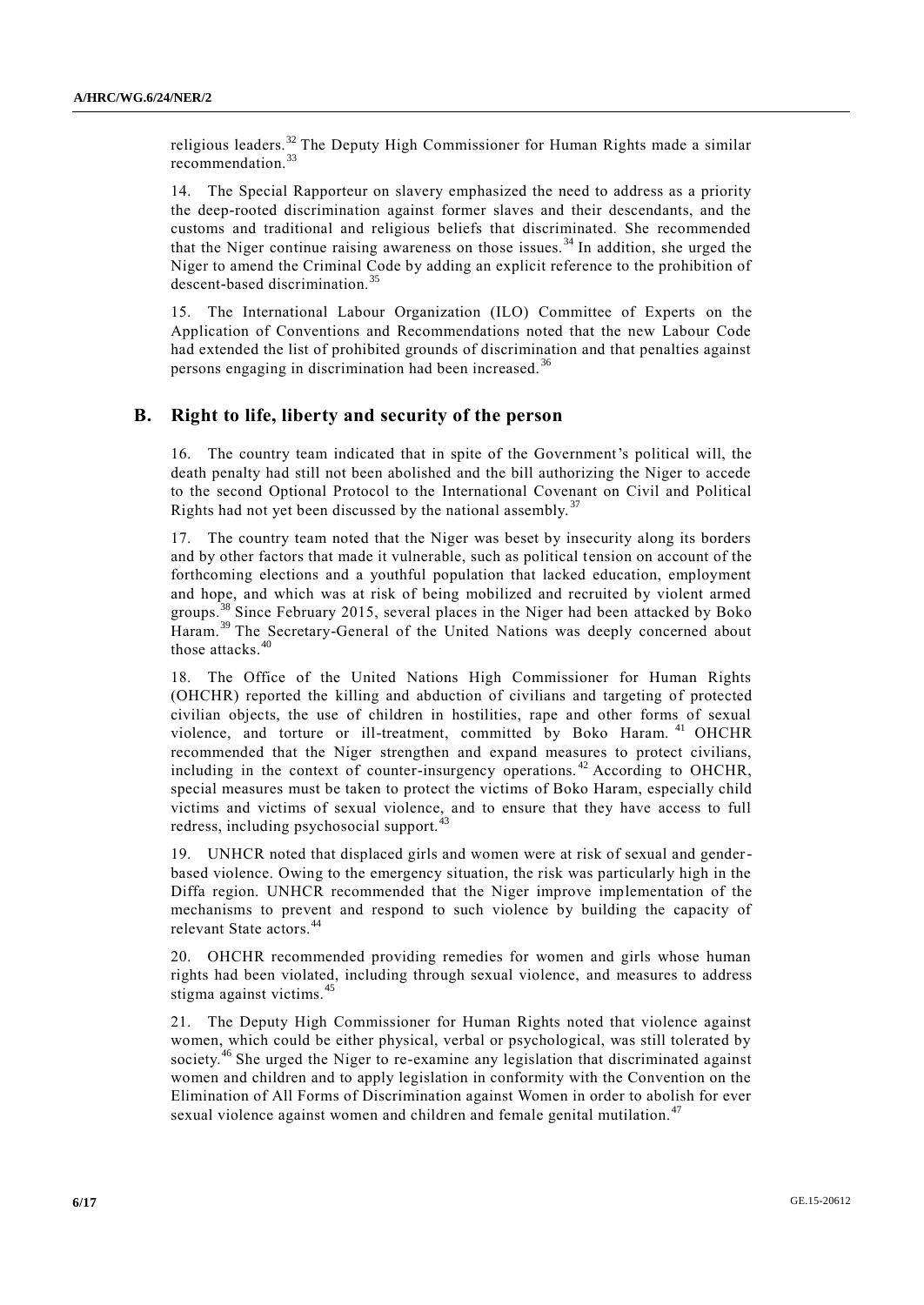22. The Special Rapporteur on slavery noted that the practice of *wahaya* or "fifth wife" entailed the purchase of a woman or a girl as a slave under the guise of "marriage".<sup>48</sup> UNHCR recommended that the Niger ban early or forced marriage by  $\int$ law<sup>49</sup>

23. The Special Rapporteur on slavery observed that the Niger had the highest proportion of child marriage in the world: about 75 per cent of girls under 18 were married.<sup>50</sup> She stated that the inequality in the minimum legal age for marriage in the Civil Code, which was set at 15 years for girls and 18 for boys, constituted direct discrimination against girls.<sup>51</sup> OHCHR recommended establishing a mechanism for nullifying forced marriages.<sup>52</sup> UNHCR recommended capacity-building for all relevant stakeholders to enhance the protection of women and children.<sup>53</sup>

24. The ILO Committee of Experts on the Application of Conventions and Recommendations noted that, during its first universal periodic review, <sup>54</sup> the Niger had agreed to all the recommendations regarding combating slavery and ensuring that the perpetrators of such practices were effectively prosecuted and victims protected and compensated.<sup>55</sup>

25. The Special Rapporteur on slavery acknowledged the steps taken by the Government of the Niger to combat contemporary forms of slavery, in particular, the criminalization of slavery. <sup>56</sup> She recommended that the Niger conduct a comprehensive nationwide study on the prevalence of slavery and slavery-like practices and the protection and assistance required by victims and, on the basis of this study, develop a national strategy and an action plan aimed at eradicating all forms of slavery and descent-based discrimination.<sup>57</sup>

26. The Committee on the Elimination of Racial Discrimination recommended that every type of measure to combat slavery and servitude should be incorporated into the national policy for justice and human rights as well as into the county's ten-year plan of action for 2016-2025.<sup>58</sup>

27. While she welcomed the promulgation of a law against trafficking, the Deputy High Commissioner for Human Rights was still concerned about the continued existence of trafficking in children.<sup>59</sup> The Special Rapporteur on contemporary forms of slavery requested that the scope of the planned study of trafficking should be expanded to encompass all contemporary forms of slavery and the remnants of traditional slavery. <sup>60</sup> OHCHR reported that the Niger had adopted a national action plan against human trafficking to be implemented by the National Agency for Combating Trafficking in Persons.<sup>61</sup> The Special Rapporteur on slavery recommended that the Niger adopt the legislative amendments necessary to ensure that the operationalization and activities of that Agency benefit all victims. <sup>62</sup> The ILO Committee of Experts on the Application of Conventions and Recommendations also recommended that the Niger take the necessary steps to ensure that persons involved in the trafficking of children were prosecuted and incurred penalties.<sup>6</sup>

28. The Special Rapporteur on slavery had been informed that, although progress had been made, the prevalence of child labour in the Niger had remained high, and children had been engaged in the worst forms of child labour, particularly in agriculture and domestic work, and to some extent in artisanal gold mines and quarries and salt and gypsum mines.<sup>64</sup> She stated that, among the worst forms of child labour, one of the most prevalent in the Niger was forced begging. It arose where children, mainly boys, known as *talibés*, were sent by families to religious teachers (*marabouts*) for the purpose of Koranic instruction.<sup>65</sup> She recommended that the Niger urgently address the cases of forced child begging, including by prosecuting marabouts who exploit children and further regulating Koranic schools in order to prevent that from occurring.<sup>66</sup> The ILO Committee of Experts on the Application of Conventions and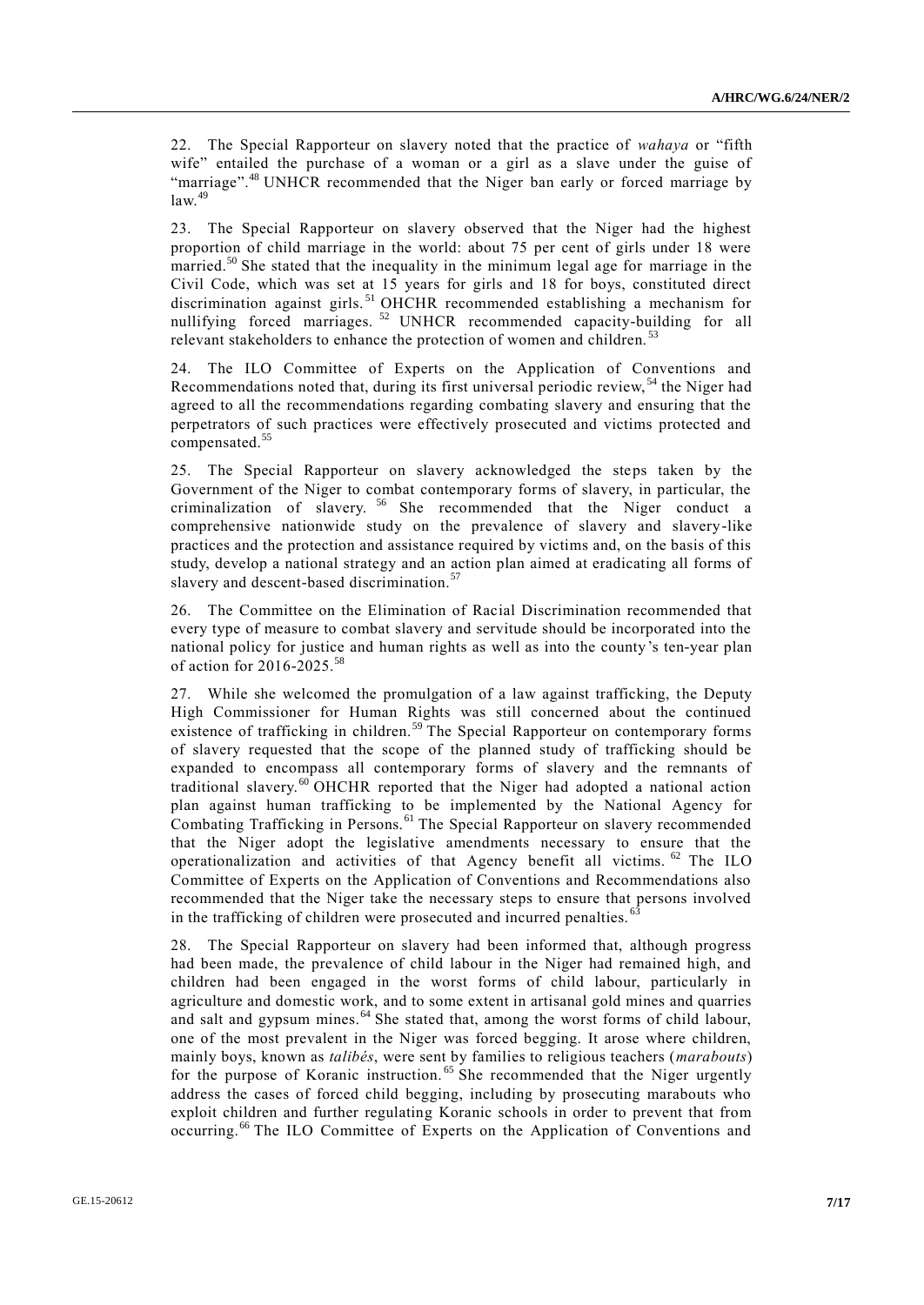Recommendations requested that the Niger identify *talibé* children who were compelled to engage in begging, remove them from such situations and ensure their rehabilitation and social integration. <sup>67</sup>

29. The ILO Committee of Experts on the Application of Conventions and Recommendations urged the Niger to intensify its efforts to combat and progressively eliminate child labour, especially by adopting an action plan in cooperation with the social partners and continuing to build labour inspection capacity and training; <sup>68</sup> The ILO Committee on the Application of Standards urged the Niger to undertake a national survey of child labour in the informal economy to enable the labour administration to intervene more effectively in that field,<sup>69</sup> and the ILO Committee of Experts on the Application of Conventions and Recommendations urged the Niger to take the necessary measures to reinforce and adapt the capacities of the labour inspection services.<sup>7</sup>

### **C. Administration of justice, including impunity, and the rule of law**

30. While she took note of the encouraging progress made, the Deputy High Commissioner for Human Rights, thought that the Niger should continue to consolidate its judicial system by further guaranteeing the independence of the judiciary and providing all those involved in criminal justice with greater resources.<sup>71</sup>

31. The country team took note with interest of the national policy document on justice and human rights, which had been adopted in the wake of the general conference on justice in 2012.<sup>72</sup>

32. The country team noted that the National Agency for Legal and Judicial Assistance (ANAJJ) had been set up in 2011.<sup>73</sup> The Committee on the Elimination of Racial Discrimination recommended that the Niger should step up its efforts to inform all those concerned of the legal and judicial remedies available and to ensure that mechanisms such as the National Agency and the legal defence support networks brought justice closer to the most disadvantaged members of the population.<sup>74</sup>

33. In connection with fight against Boko Haram, OHCHR recommended that the Niger: increase access to justice and ensure accountability for all abuses and violations of international human rights law and international humanitarian law, regardless of the position or rank of the perpetrator, bearing in mind that there could be no amnesty for the most serious crimes; publish the outcome of investigations undertaken; and provide adequate and effective redress for victims. <sup>75</sup>

34. The country team noted the establishment of the High Authority to Combat Corruption and Similar Offences, <sup>76</sup> and of the office for complaints and to combat corruption and influence peddling, which had a free hotline for citizens to obtain information and make complaints or lodge complaints with the courts.<sup>77</sup> The Deputy High Commissioner for Human Rights firmly supported the initiative to combat corruption.<sup>78</sup>

## **D. Freedom of religion or belief, expression, association and peaceful assembly, and right to participate in public and political life**

35. The country team noted that although as a rule the different religions existed peacefully side by side, in January 2015, there had been violent demonstrations in which several Christian churches and homes had been destroyed and several people had been killed and wounded.<sup>79</sup>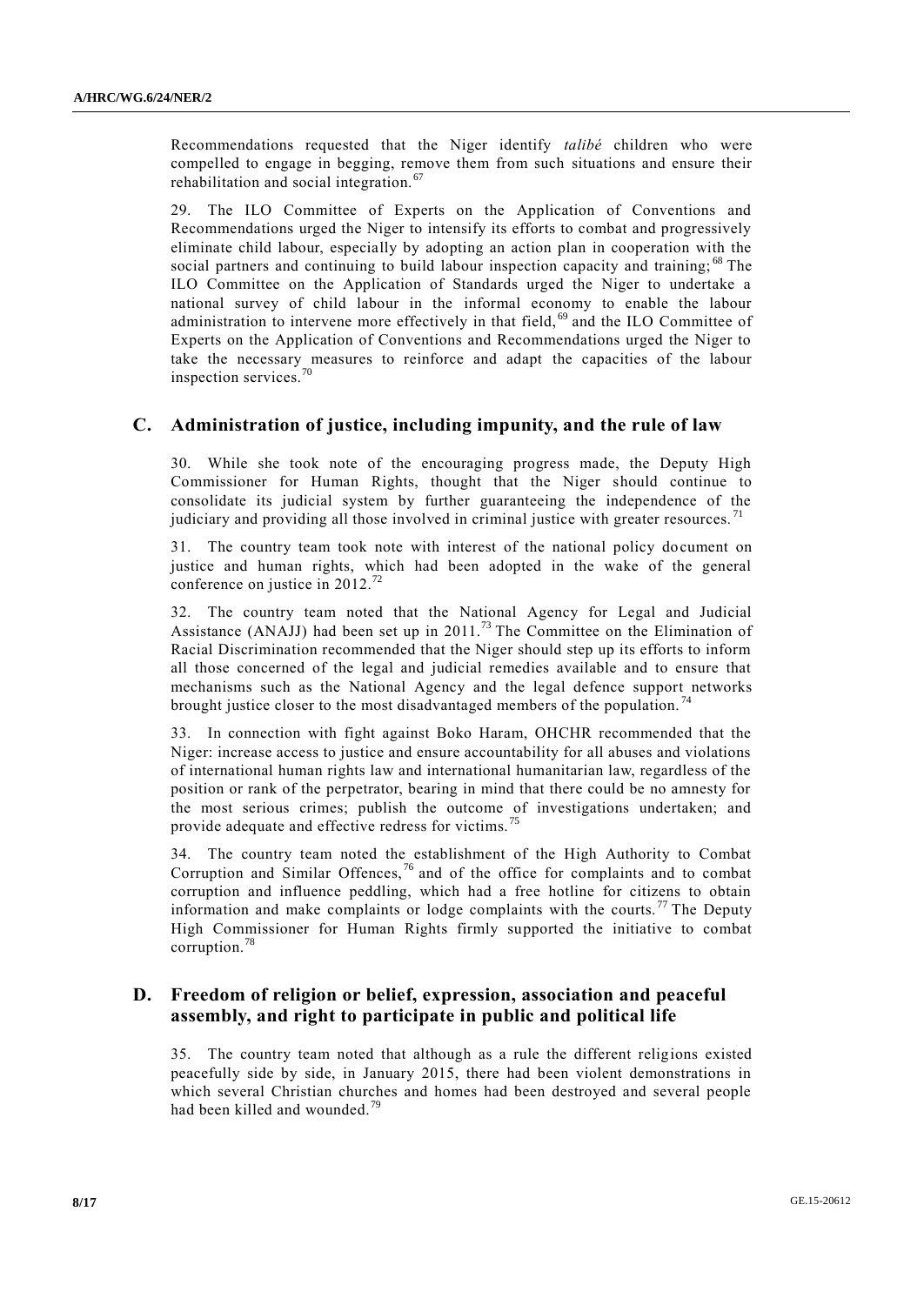36. The country team and UNESCO noted that the 2010 ordinance had decriminalised press offences and abolished custodial sentences and preventive detention of journalists for acts connected with their professional duties. It had substituted fines for prison sentences.<sup>80</sup> The country team also took note of the signing in 2011 by the President of the Republic, of the Declaration of Table Mountain, which called for the abolition of legislation that restricted freedom of the press.<sup>81</sup> In spite of that legislative arsenal, the country team deplored the fact that a number of journalists had been detained and held in custody by the criminal police after they had spoken at meetings or published articles in the press. <sup>82</sup>

37. The country team indicated that in 2014, many associations, non-governmental organizations, political parties and trade unions operated normally in the Niger. The country team had nevertheless noted cases in which civil society activists had been arrested and held in custody for opinions or acts which the authorities deemed to be offensive.<sup>83</sup>

38. UNESCO encouraged the Niger to introduce freedom of information into its legislation, in accordance with international standards.<sup>84</sup>

39. The country team noted that in 2011 there had been free and open elections in the Niger and that trustworthy institutions had been set up. It also noted efforts to foster good governance.<sup>85</sup>

40. The Deputy High Commissioner for Human Rights welcomed the introduction of quotas for women in elected office and in the public service. <sup>86</sup> The country team nevertheless regretted that the act on quotas was only weakly implemented.<sup>87</sup>

#### **E. Right to work and to just and favourable conditions of work**

41. The ILO Committee of Experts on the Application of Conventions and Recommendations noted the adoption of the Decent Work Country Programme, <sup>88</sup> and that the new Labour Code explicitly prohibited certain forms of sexual harassment. <sup>89</sup>

42. The ILO Committee of Experts on the Application of Conventions and Recommendations requested the Government to intensify its efforts to ensure that the health and safety committees within enterprises oversee that the working conditions of young persons did not jeopardize their safety and health,<sup>90</sup> and the ILO Committee on the Application of Standards noted that should include these committees engaging in awareness-raising activities and safety training.<sup>91</sup> The ILO Committee of Experts on the Application of Conventions and Recommendations also requested the Government to take steps to equally guarantee the right to collective bargaining to public servants not engaged in the administration of the State. $92$ 

43. The country team found it regrettable that, according to a study conducted in 2012, only 3 per cent of economically active women were employed in the formal sector.<sup>93</sup>

#### **F. Right to social security and to an adequate standard of living**

44. The country team observed that the Niger had adopted an economic and social development programme (PDES 2012-2015).<sup>94</sup> However, it noted with concern that poverty still affected 48.2 per cent of the population.<sup>95</sup> The Special Rapporteur on contemporary forms of slavery urged the authorities to include human rights and the gender perspective in poverty-reduction and development programmes and strategies and to take into account the situation of those who are the most vulnerable.<sup>96</sup>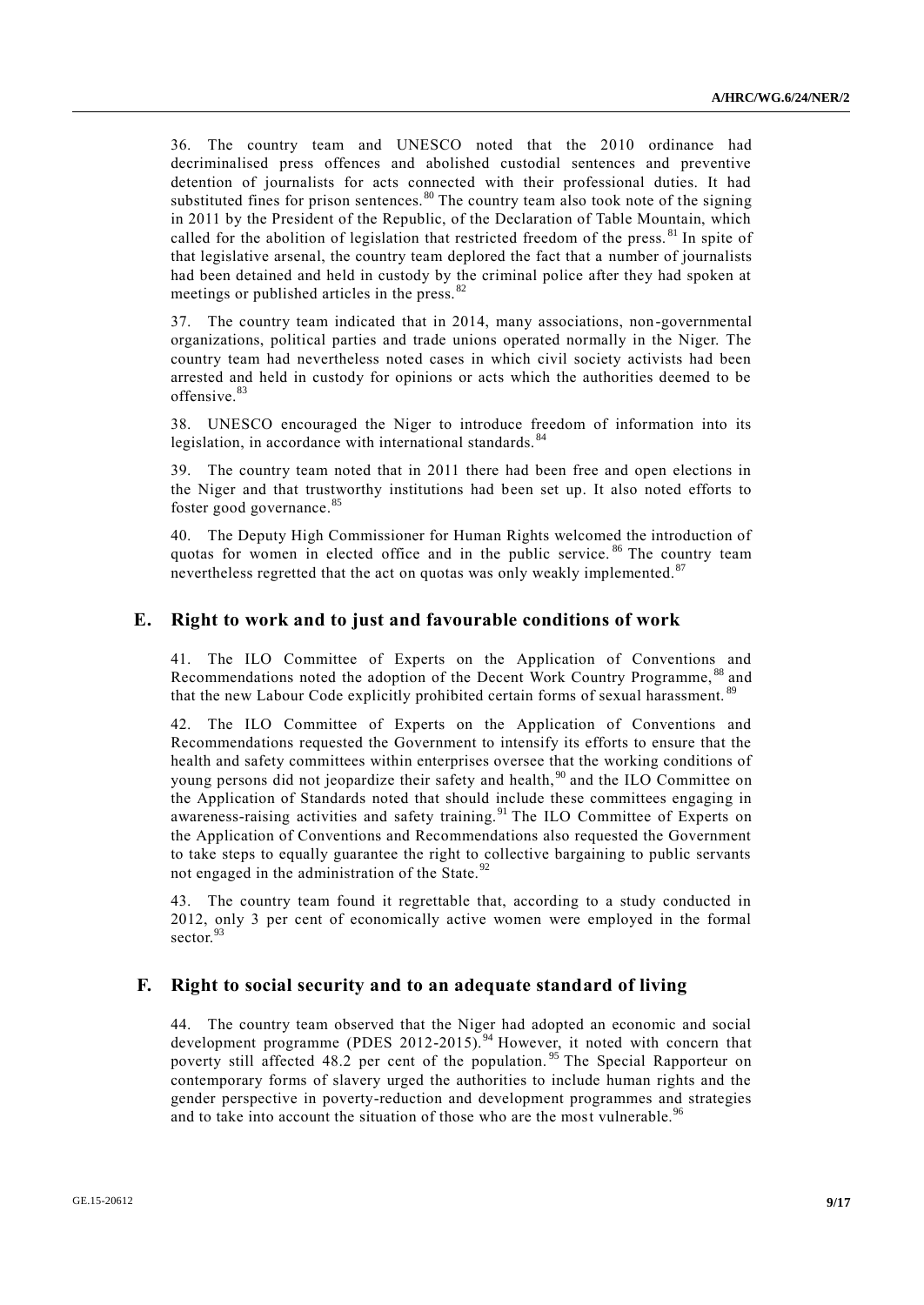45. The country team regretted that although the right to food is enshrined in the Constitution, there is no specific law on that right,  $97$  while according to surveys 23.7 per cent of the population faced food insecurity,<sup>98</sup> and malnutrition rates had remained unchanged over the previous six years.<sup>99</sup> The team also noted that the Niger had made a commitment to promote the Voluntary Right to Food Guidelines and to prepare a bill on the right to food. <sup>100</sup> It had also witnessed the political will to take up those challenges which had been demonstrated by the establishment, in 2012, of the Office of the High Commissioner for the 3N Initiative (The people of the Niger feed the people of the Niger).<sup>101</sup> The Deputy High Commissioner for Human Rights observed that the initiative was based on human rights.<sup>102</sup>

### **G. Right to health**

46. The country team noted that the Niger had drafted health development plans together with strategies and programmes intended to improve the population's access to health.<sup>103</sup> It also noted that according to one report, the Niger had made significant progress as regards life expectancy between 1980 and 2013,<sup>104</sup> and in particular had reduced the under-five and the maternal mortality rates.<sup>105</sup> However, the country team regretted that access to health services is a huge challenge, as only 47 per cent of the population has access to health care.<sup>106</sup>

The country team is also concerned about the even greater vulnerability of adolescents, who face specific health problems that prevent them from developing to the full. $107$ 

48. The Committee on the Elimination of Racial Discrimination recommended the introduction of mobile clinics for the nomadic populations in order to ensure proper access to health services and in particular to obstetric care.<sup>108</sup>

#### **H. Right to education**

49. With reference to the recommendations made under the first reporting cycle, <sup>109</sup> UNESCO, observed that the Niger had adopted the Sectoral Education and Training Programme for 2012 to 2020.<sup>110</sup> The ILO Committee on the Application of Standards urged the Niger to develop and enhance the education system, including by taking effective measures, within the framework of the Sectoral Education and Training Programme.<sup>111</sup>

50. The country team noted that according to the Human Development Report 2013, the Niger had made progress in respect of the expected and average duration of education. <sup>112</sup> It also noted the progress made in quantitative terms, especially as regards the gross admission rate to primary school. <sup>113</sup> Nonetheless, there are still disparities between the gross school enrolment rate in urban areas and in rural areas and between the sexes.<sup>114</sup>

51. The country team noted that a bill on the education of girls until the age of 18 had been submitted for a second reading by the national assembly in the wake of demonstrations of discontent by Islamic associations.<sup>115</sup> The country team was also concerned about a circular that made provision definitively to exclude unmarried mothers if they were enrolled in specific classes. In the case of pregnant girls, the circular and a decision called for unmarried girls to be temporarily excluded and married ones to be definitively excluded.<sup>116</sup>

52. The Special Rapporteur on slavery recommended that the Niger ensure equal access to high-quality free public education for all children of compulsory school age, including former slaves and those of slave descent, and particularly girls, by, inter alia,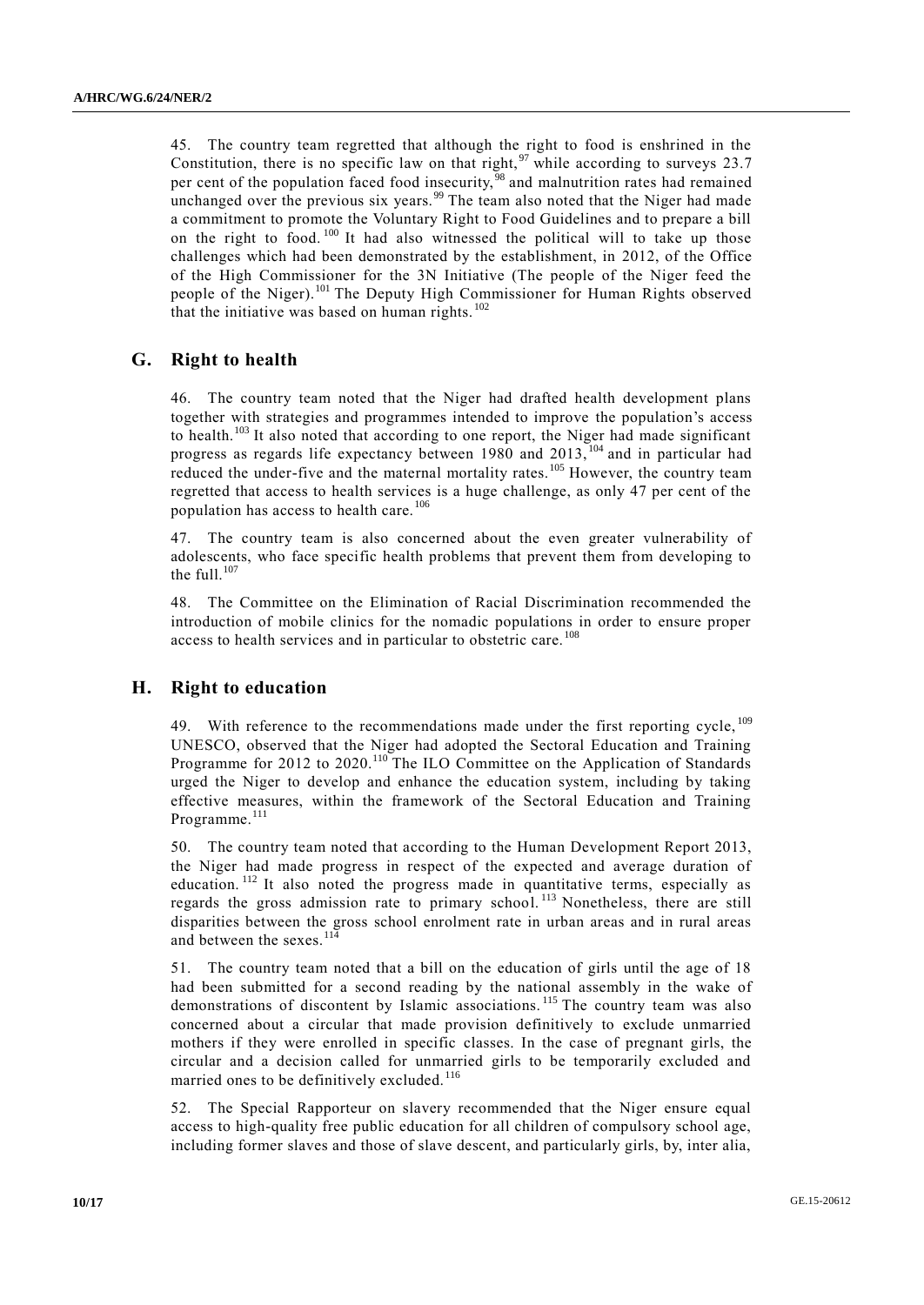allocating sufficient budget for adequate school infrastructure, meals in schools and proper teacher training, and by raising awareness among parents in areas with low school enrolment rates about the importance of education.  $117$  The ILO Committee on the Application of Standards urged the Niger to prevent children under 14 years old from working, and to reduce school dropout rates. $<sup>1</sup>$ </sup>

53. The Committee on the Elimination of Racial Discrimination recommended that the Niger take steps to ramp up the mobile schools programme so as to increase the school enrolment rate and the literacy rate among nomadic populations.<sup>119</sup>

## **I. Cultural rights**

54. UNESCO encouraged the Niger to fully implement the relevant provisions that promote access to and participation in cultural heritage and creative expressions. The Niger was also encouraged, in doing so, to give due consideration to the participation of communities, practitioners, cultural actors and non-governmental organizations as well as vulnerable groups, and to ensure that equal opportunities were given to women and girls. $120$ 

### **J. Minorities and indigenous peoples**

55. While noting with interest the institutionalization of the practice of "joking kinship" a cultural form of conflict resolutions between communities, the Committee on the Elimination of Racial Discrimination was concerned about reports of tension and even conflict between the nomadic populations and the rest of the population, especially farmers. While it welcomed the adoption of the Rural Code, the Water Code and the Pastoral Code as means of settling recurrent problems linked to the nomadic way of life, the Committee was concerned about provisions in the Codes that contradicted each other. The Committee also regretted that the Rural Code, which had been adopted in 2010, had not yet been promulgated.<sup>121</sup>

56. The Committee on the Elimination of Racial Discrimination recommended that the Niger should popularize throughout the country the use of "joking kinship" and continue actions to inform the communities and ethnic groups concerned; it also recommended harmonizing the Rural Code, the Water Code and the Pastoral Code and promulgating the 2010 Pastoral Code and adopting the relevant regulations to ensure its effective implementation.<sup>122</sup>

57. The Committee on the Elimination of Racial Discrimination recommended that the Niger should continue to implement special measures, including with regard to the right to education, employment and housing and adopt a global strategy on the situation of persons belonging to minorities and those who identified themselves as indigenous peoples.<sup>123</sup>

### **K. Migrants, refugees and asylum seekers**

58. UNHCR stated that despite the fragile security situation in West Africa, the Niger had become a major refugee-hosting State and maintained an open-door policy for refugees. UNHCR commended the Niger for the will and commitment it had demonstrated to meet international standards in the field of refugee protection. <sup>124</sup>

59. The country team noted that national law gave refugees the same treatment as nationals in respect of access to work, education, health, housing, security of person and of property, together with freedom to choose their place of residence and freedom of movement.<sup>125</sup>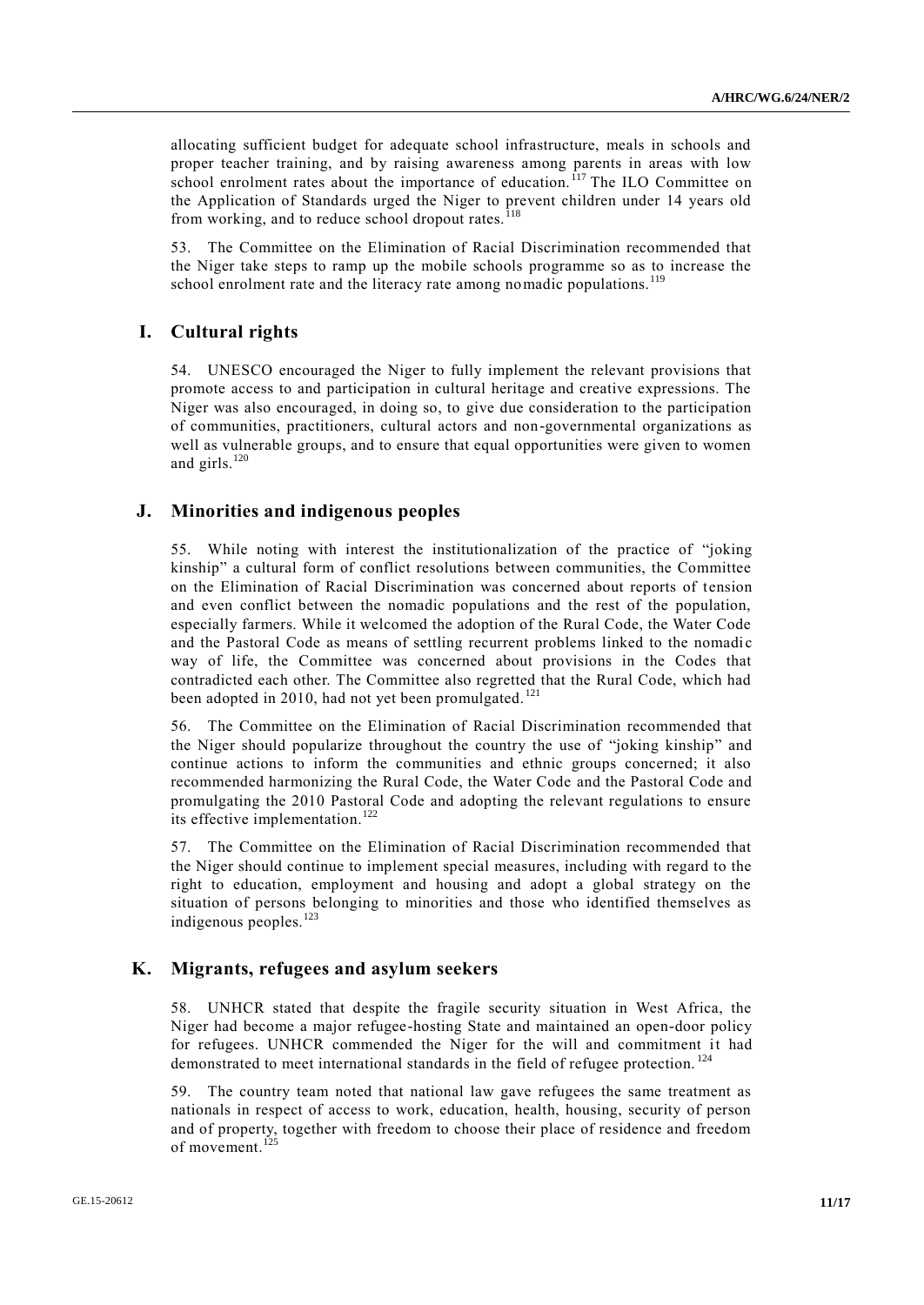60. UNHCR made a series of recommendations, including that the Niger: continue enhancing the implementation of the temporary protection scheme for refugees in line with international standards and ensure the quality and efficiency of screening procedures; increase the number of staff assessing eligibility and conduct capacitybuilding; <sup>126</sup> conduct an in-depth analysis of existing legislation on refugees; effectively implement the national citizenship legislation; pay special attention to naturalization requests from refugees in order to ensure the timely processing of those requests; and develop a local integration strategy and action plan based on the needs of refugees.<sup>127</sup>

61. UNHCR also recommended establishing mechanisms to identify combatants or people associated with armed groups and their separation from civilians, in line with the UNHCR Guidelines on Maintaining the Civilian and Humanitarian Character of Asylum and principles of international law.<sup>128</sup>

62. The country team noted that the Niger had recently adopted a law that was in conformity with the Protocol against the Smuggling of Migrants. <sup>129</sup> However, it had also noted that many migrants crossing the Niger were still there without assistance or the means to return to their country of origin.<sup>130</sup> It also indicated that in October 2013, 92 bodies of migrants had been found in the desert. In spite of the measures taken, at the beginning of June 2015, 48 more bodies had also been found in the Sahara desert in the Niger. $^{131}$ 

63. UNHCR noted with concern that about 80 per cent of Niger and Nigerian citizens seeking refuge in the Diffa region did not possess any identity documents, which raised concerns about the risk of statelessness.<sup>132</sup> UNHCR recommended that the Niger invest in birth registration, as well as in electoral registration, national identity cards and border management.<sup>133</sup> The country team recommended that a thorough analysis should be made of existing legislation on the prevention and reduction of statelessness in order to identify areas that might need reform.<sup>134</sup>

### **L. Internally displaced persons**

64. UNHCR reported that, since 2013, an estimated 70,000 Niger nationals had returned from a neighbouring country to the Diffa region owing to acts of violence. They were living in an internal displacement-like situation.<sup>135</sup>

65. The Committee on Migrant Workers also noted with concern the population displacements caused by the attacks by Boko Haram. <sup>136</sup> The Secretary-General of the United Nations was also concerned about another displacement of thousands of civilians, which included civilians in the Niger. <sup>137</sup>

66. UNHCR stated that, in February 2015, the insurgent attacks in the Diffa region and the insecurity in some areas thereof, such as Bosso and the islands of Lake Chad, had caused significant displacement. According to estimates, close to 50,000 Niger nationals had been forcibly displaced, mainly within the Diffa region. Some areas had remained "no go zones", including the islands of Lake Chad. Access to the persons affected remained a major challenge.<sup>138</sup>

67. According to UNHCR, while the Government of the Niger had ratified the African Union Convention for the Protection and Assistance of Internally Displaced Persons in Africa, a national legal framework specifically relating to internally displaced persons in the Niger did not exist yet.<sup>139</sup> UNHCR and the country team pointed out that most displaced persons in the Niger were vulnerable and lived in extremely precarious conditions.<sup>140</sup>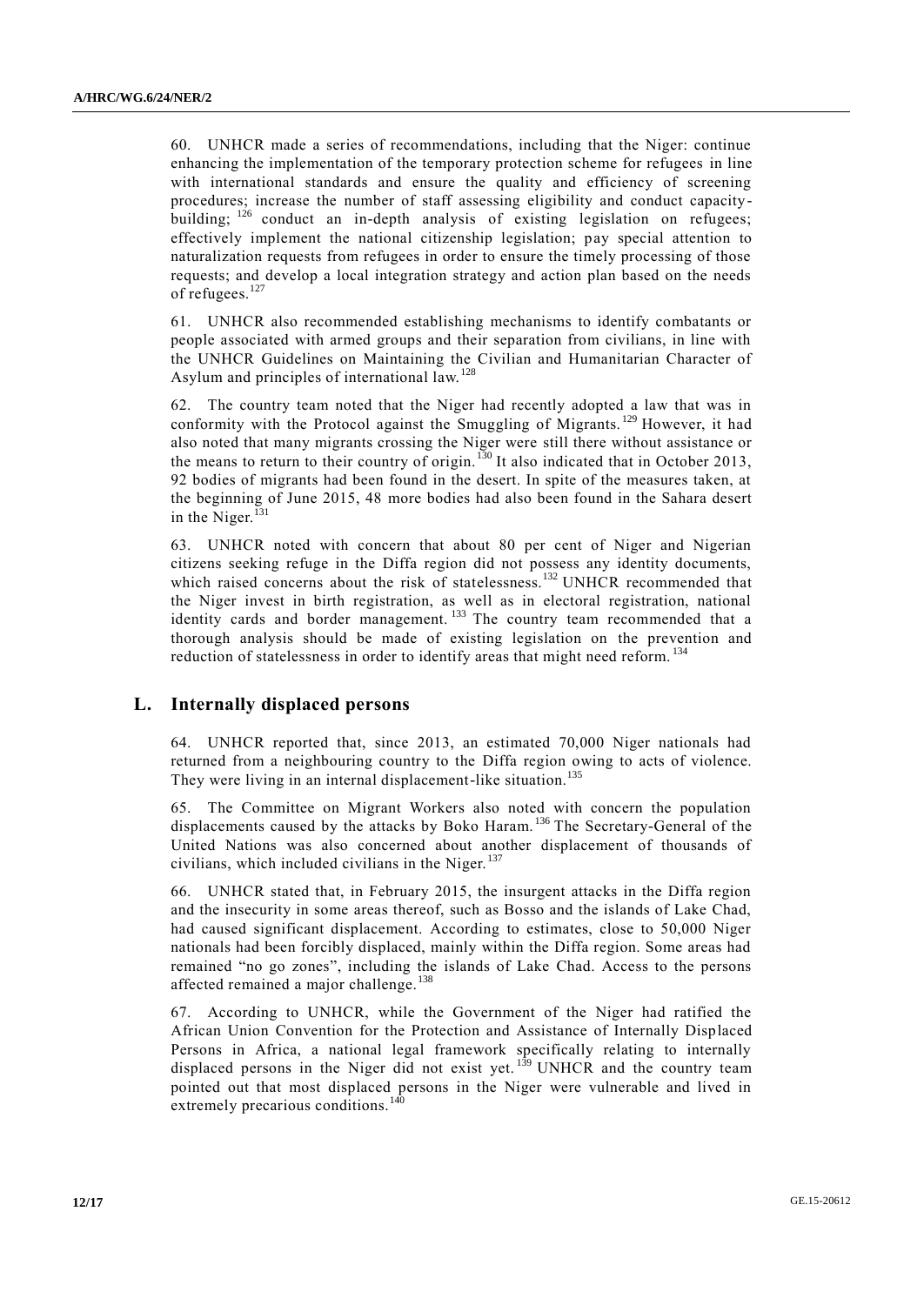68. UNHCR made recommendations, including that the Niger step up efforts to adopt a national law on internal displacement and enhance current protection for internally displaced persons and the civilian population in conflict-affected areas, and mainstream protection and assistance for internally displaced persons in national social and protection systems and in national and regional development plans.<sup>141</sup> OHCHR recommended that the Niger ensure a coordinated approach or return strate gy outlining that adequate assessments should be undertaken and protection measures implemented to ensure secure and safe returns.<sup>142</sup>

#### **M. Right to development, and environmental issues**

69. The Committee on the Elimination of Racial Discrimination was concerned about the harmful effects of the exploitation of the county's natural resources, in particular uranium, on the environment, and on the health and safety of the groups living in the regions concerned. It was also concerned by reports of the lack of proper consultations concerning the impact of mining with the communities affected. The Committee was also preoccupied by the poor management of resources, which did not appear to benefit the regions concerned.<sup>143</sup>

70. The Committee on the Elimination of Racial Discrimination recommended that the Niger ensure that the populations living in areas in which they have traditionally been present, in particular the population of Aïr, should have sufficient access to water of adequate quality and in sufficient quantity and ensure that uranium mining is not detrimental to the health of the population or to environmental protection; it invited the Niger to set up mechanisms to make possible regular inspections of the sites and effective monitoring of the funds assigned to the local governments.<sup>144</sup>

71. The Committee on the Elimination of Racial Discrimination also recommended that the Niger strengthen safety and protection measures for the exploitation of natural resources in order rigorously to enforce provisions to protect the environment and the health of local residents and that it declare a moratorium on projects for which independent studies on the human rights impact have not yet been commissioned or completed and engage in a public consultation with local communities. <sup>145</sup>

### **N. Human rights and counter-terrorism**

72. OHCHR reported allegations of serious violations of human rights and international humanitarian law committed by some government forces during counterinsurgency operations, including extrajudicial killings, enforced disappearances, arbitrary arrests and detention, and ill-treatment. OHCHR recommended that prompt, thorough and independent investigation be undertaken, <sup>146</sup> and counter-terrorism laws and policies be adopted or reviewed to ensure compliance with international standards.<sup>147</sup> It also recommended that Niger adopt a comprehensive strategy for countering violent extremism, ensuring a gender-sensitive approach and the effective participation of affected persons.<sup>148</sup>

*Notes*

 $2$  The following abbreviations have been used in the present documents:

| <b>ICERD</b>  | International Convention on the Elimination of All Forms of Racial Discrimination. |
|---------------|------------------------------------------------------------------------------------|
| <b>ICESCR</b> | International Covenant on Economic, Social and Cultural Rights.                    |

<sup>&</sup>lt;sup>1</sup> Unless indicated otherwise, the status of ratification of instruments listed in the table may be found on the official website of the United Nations Treaty Collection database, Office of Legal Affairs of the United Nations Secretariat, [http://treaties.un.org/.](http://treaties.un.org/) Please also refer to the United Nations compilation on the Niger from the previous cycle (A/HRC/WG.6/10/NER/2).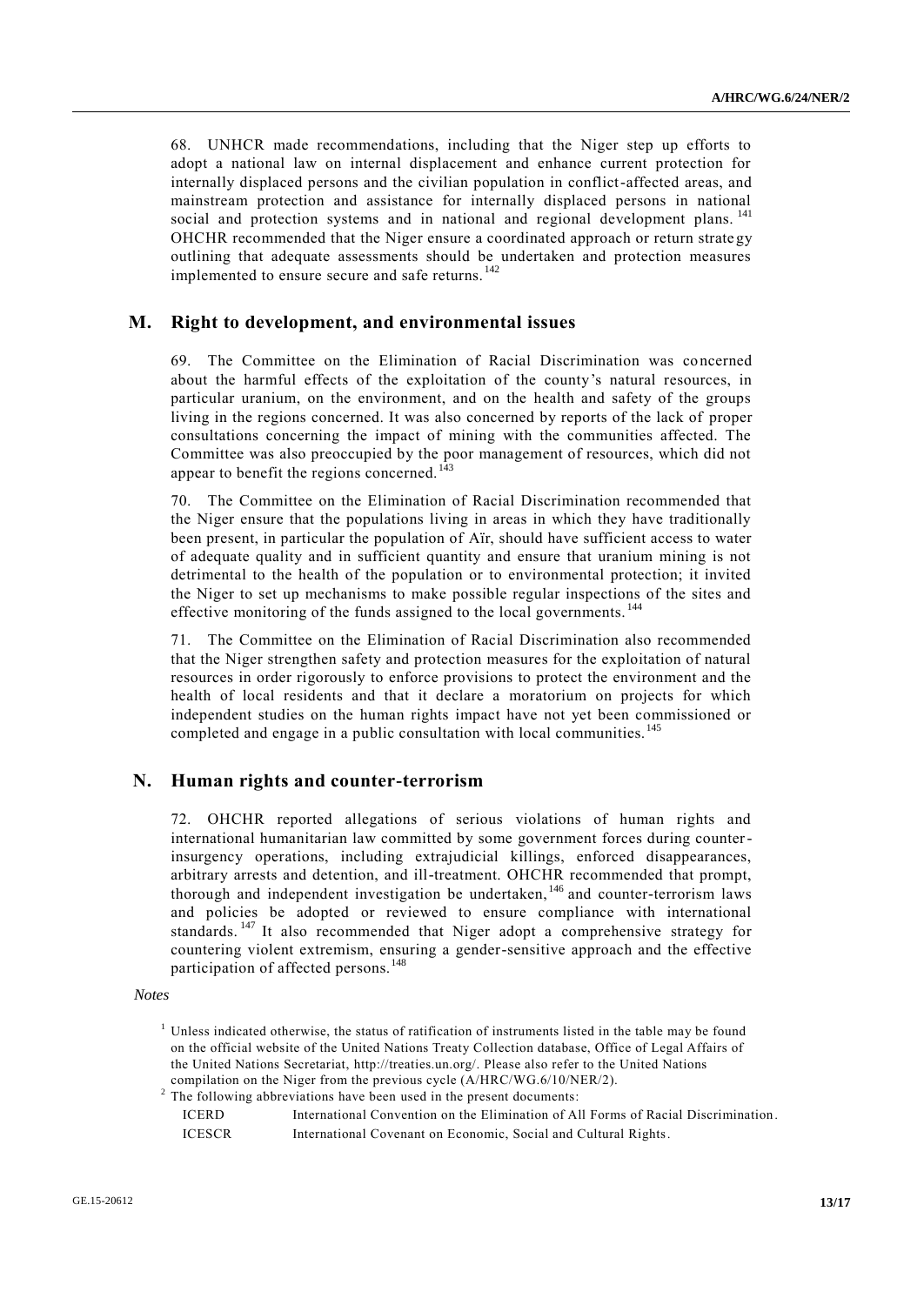| <b>OP-ICESCR</b>                                                                              | Optional Protocol to ICESCR.                                                                |  |  |  |
|-----------------------------------------------------------------------------------------------|---------------------------------------------------------------------------------------------|--|--|--|
| <b>ICCPR</b>                                                                                  | International Covenant on Civil and Political Rights.                                       |  |  |  |
| <b>ICCPR-OP1</b>                                                                              | Optional Protocol to ICCPR.                                                                 |  |  |  |
| <b>ICCPR-OP2</b>                                                                              | Second Optional Protocol to ICCPR, aiming at the abolition of the death penalty.            |  |  |  |
| <b>CEDAW</b>                                                                                  | Convention on the Elimination of All Forms of Discrimination against Women.                 |  |  |  |
| OP-CEDAW                                                                                      | Optional Protocol to CEDAW.                                                                 |  |  |  |
| CAT                                                                                           | Convention against Torture and Other Cruel, Inhuman or Degrading Treatment or Punishment.   |  |  |  |
| OP-CAT                                                                                        | Optional Protocol to CAT.                                                                   |  |  |  |
| <b>CRC</b>                                                                                    | Convention on the Rights of the Child.                                                      |  |  |  |
| OP-CRC-AC                                                                                     | Optional Protocol to CRC on the involvement of children in armed conflict.                  |  |  |  |
| OP-CRC-SC                                                                                     | Optional Protocol to CRC on the sale of children, child prostitution and child pornography. |  |  |  |
| OP-CRC-IC                                                                                     | Optional Protocol to CRC on a communications procedure.                                     |  |  |  |
| <b>ICRMW</b>                                                                                  | International Convention on the Protection of the Rights of All Migrant Workers and Members |  |  |  |
|                                                                                               | of Their Families.                                                                          |  |  |  |
| <b>CRPD</b>                                                                                   | Convention on the Rights of Persons with Disabilities.                                      |  |  |  |
| OP-CRPD                                                                                       | Optional Protocol to CRPD.                                                                  |  |  |  |
| <b>ICPPED</b>                                                                                 | International Convention for the Protection of All Persons from Enforced Disappearance.     |  |  |  |
| Individual complaints: ICCPR-OP 1, art. 1; OP-CEDAW, art. 1; OP-CRPD, art. 1; OP-ICESCR, art. |                                                                                             |  |  |  |

- $3\,$  I 1; OP-CRC-IC, art. 5; ICERD, art. 14; CAT, art. 22; ICRMW, art. 77; and ICPPED, art. 31. Inquiry procedure: OP-CEDAW, art. 8; CAT, art. 20; ICPPED, art. 33; OP-CRPD, art. 6; OP-ICESCR, art. 11; and OP-CRC-IC, art. 13. Inter-State complaints: ICCPR, art. 41; ICRMW, art. 76; ICPPED, art. 32; CAT, art. 21; OP-ICESCR, art. 10; and OP-CRC-IC, art. 12. Urgent action: ICPPED, art. 30.
- 4 Protocol to Prevent, Suppress and Punish Trafficking in Persons, Especially Women and Children, supplementing the United Nations Convention against Transnational Organized Crime.
- <sup>5</sup> 1951 Convention relating to the Status of Refugees and its 1967 Protocol, 1954 Convention relating to the Status of Stateless Persons, and 1961 Convention on the Reduction of Statelessness.
- <sup>6</sup> Geneva Convention for the Amelioration of the Condition of the Wounded and Sick in Armed Forces in the Field (First Convention); Geneva Convention for the Amelioration of the Condition of Wounded, Sick and Shipwrecked Members of Armed Forces at Sea (Second Convention); Geneva Convention relative to the Treatment of Prisoners of War (Third Convention); Geneva Convention relative to the Protection of Civilian Persons in Time of War (Fourth Convention); Protocol Additional to the Geneva Conventions of 12 August 1949, and relating to the Protection of Victims of International Armed Conflicts (Protocol I); Protocol Additional to the Geneva Conventions of 12 August 1949, and relating to the Protection of Victims of Non-International Armed Conflicts (Protocol II). For the official status of ratifications, see International Committee of the Red Cross, www.icrc.org/IHL.
- 7 Protocol Additional to the Geneva Conventions of 12 August 1949, and relating to the Adoption of an Additional Distinctive Emblem (Protocol III). For the official status of ratifications, see International Committee of the Red Cross, www.icrc.org/IHL.
- 8 International Labour Organization (ILO) Forced Labour Convention, 1930 (No. 29); Abolition of Forced Labour Convention, 1957 (No. 105); Freedom of Association and Protection of the Right to Organise Convention, 1948 (No. 87); Right to Organise and Collective Bargaining Convention, 1949 (No. 98); Equal Remuneration Convention, 1951 (No. 100); Discrimination (Employment and Occupation Convention, 1958 (No. 111).
- <sup>9</sup> ILO Minimum Age Convention, 1973 (No. 138) and Worst Forms of Child Labour Convention, 1999 (No. 182).
- <sup>10</sup> International Labour Organization, Indigenous and Tribal Peoples Convention, 1989 (No. 169); and Domestic Workers Convention, 2011 (No. 189).
- <sup>11</sup> For the full text of recommendations, see A/HRC/17/15, paras. 78.9 (Canada) and 78.10 (Norway).
- <sup>12</sup> Office of the United Nations High Commissioner for Refugees (UNHCR) submission for the universal periodic review for the Niger, p. 8.
- <sup>13</sup> See www.ohchr.org/FR/NewsEvents/Pages/DisplayNews.aspx?NewsID=12119&LangID=F.
- <sup>14</sup> For the full text of recommendations, see  $A/HRC/17/15$ , para. 78.1 (France).
- <sup>15</sup> See UNCT submission for the universal periodic review of the Niger, para. 14.

- <sup>17</sup> See www.ohchr.org/FR/NewsEvents/Pages/DisplayNews.aspx?NewsID=12119&LangID=F.
- <sup>18</sup> See CERD/C/NER/CO/15-21, para. 7.
- <sup>19</sup> Ibid., para. 11.
- <sup>20</sup> Ibid., para. 8.

<sup>16</sup> Ibid., para. 7.

 $21$  Ibid., para. 9.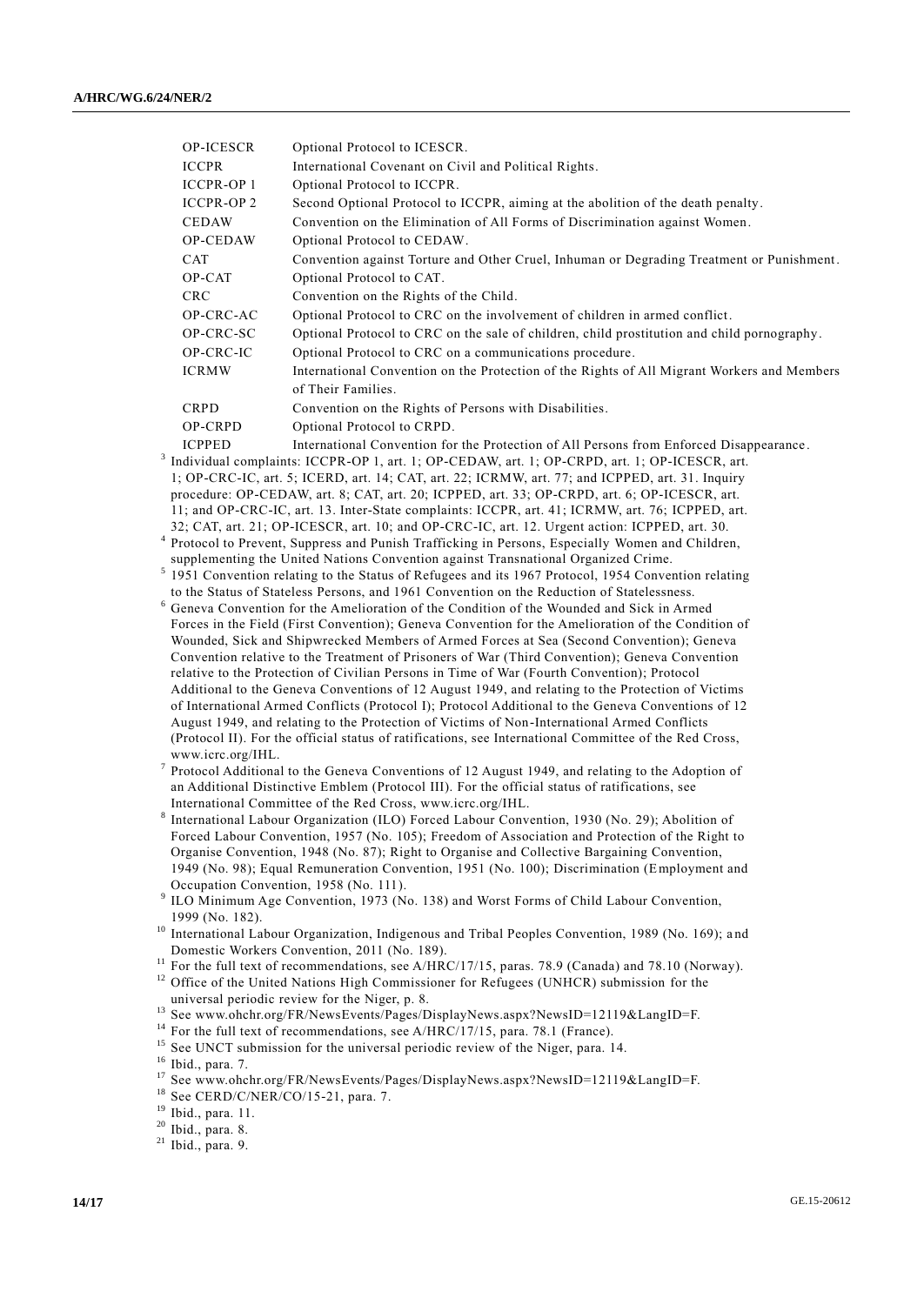- <sup>22</sup> See www.ohchr.org/FR/NewsEvents/Pages/DisplayNews.aspx?NewsID=12119&LangID=F.
- <sup>23</sup> See CERD/C/NER/CO/15-21, para. 30.
- <sup>24</sup> See UNCT submission for the universal periodic review of the Niger, para. 15.
- <sup>25</sup> See www.ohchr.org/FR/NewsEvents/Pages/DisplayNews.aspx?NewsID=12119&LangID=F.
- <sup>26</sup> Letter from the Committee on the Elimination of Racial Discrimination to the Permanent Mission of the Niger to the United Nations Office and other international organizations in Geneva, dated 27 August 2010, available from
- www2.ohchr.org/english/bodies/cerd/docs/early\_warning/Niger27082010.pdf.
- $27$  For the titles of special procedure mandate holders, see www.ohchr.org/EN/HRBodies/SP/Pages/Welcomepage.aspx.
- <sup>28</sup> See www.ohchr.org/FR/NewsEvents/Pages/DisplayNews.aspx?NewsID=12119&LangID=F.
- <sup>29</sup> See A/HRC/30/35/Add.1, para. 80.
- <sup>30</sup> For the full text of recommendations, see A/HRC/17/15, para. 76.33 (Azerbaijan); 78.19 (Slovakia); 78.33 (Brazil).
- $31$  UNHCR submission for the universal periodic review of the Niger, p. 8.
- $32$  See CERD/C/NER/CO/15-21, para. 15.
- <sup>33</sup> See www.ohchr.org/FR/NewsEvents/Pages/DisplayNews.aspx?NewsID=12119&LangID=F.
- <sup>34</sup> See A/HRC/30/35/Add.1, para. 102.
- <sup>35</sup> Ibid., para. 99 (b).
- <sup>36</sup> ILO Committee of Experts on the Application of Conventions and Recommendations, observation concerning ILO Discrimination (Employment and Occupation) Convention, 1958 (No. 111) — Niger, adopted in 2014, published 104th ILC session (2015), available from www.ilo.org/dyn/normlex/en/f?p=NORMLEXPUB:13101:0::NO::P13101\_COMMENT\_ID:317097 5.
- $37$  See UNCT submission for the universal periodic review of the Niger, para. 33.
- <sup>38</sup> Ibid., para. 30.
- <sup>39</sup> Ibid., para. 32.
- $^{40}$  www.un.org/press/fr/2015/sgsm16779.doc.htm.
- <sup>41</sup> See A/HRC/30/67, para. 78.
- $42$  Ibid., para. 81 (a).
- $43$  Ibid., para. 78.
- <sup>44</sup> UNCHR submission for the universal periodic review of the Niger, p. 9.
- <sup>45</sup> See A/HRC/30/67, para. 81 (f).
- <sup>46</sup> See www.ohchr.org/FR/NewsEvents/Pages/DisplayNews.aspx?NewsID=12049&LangID=F.
- <sup>47</sup> www.ohchr.org/FR/NewsEvents/Pages/DisplayNews.aspx?NewsID=12119&LangID=F.
- <sup>48</sup> See statement by the Special Rapporteur on contemporary forms of slavery, including its causes and consequences, upon the end of her mission to the Niger (11-21 November 2014), available at www.ohchr.org/EN/NewsEvents/Pages/DisplayNews.aspx?NewsID=15329&LangID=E.
- <sup>49</sup> UNCHR submission for the universal periodic review of the Niger, p. 9.
- <sup>50</sup> See A/HRC/30/35/Add.1, para. 54.
- <sup>51</sup> Ibid., para. 55.
- <sup>52</sup> See A/HRC/30/67, para. 81 (f).
- <sup>53</sup> UNCHR submission to the universal periodic review of the Niger, p. 8.
- <sup>54</sup> For the full text of recommendations, see A/HRC/17/15, paras. 76.37, 76.44 (Switzerland); 76.38 (Sweden); 76.39 (Norway); 76.40 (Poland) 76.41 (Spain); 76.42 (Luxembourg); 76.45 (Slovakia); 76.46 (Sweden); 76.48 (United States of America).
- <sup>55</sup> ILO Committee of Experts on the Application of Conventions and Recommendations, observation concerning ILO Forced Labour Convention, 1930 (No. 29) — Niger, 2012, published 102nd ILC session (2013), available from

www.ilo.org/dyn/normlex/en/f?p=NORMLEXPUB:13101:0::NO::P13101\_COMMENT\_ID:314983 0.

<sup>56</sup> See A/HRC/30/35/Add.1, para. 96.

- <sup>58</sup> See CERD/C/NER/CO/15-21, para. 11.
- <sup>59</sup> See www.ohchr.org/FR/NewsEvents/Pages/DisplayNews.aspx?NewsID=12049&LangID=F.
- <sup>60</sup> See www.ohchr.org/FR/NewsEvents/Pages/DisplayNews.aspx?NewsID=15330&LangID=F.
- $61$  OHCHR report 2015 (forthcoming), p.10.
- <sup>62</sup> See A/HRC/30/35/Add.1, para. 99 (f).
- <sup>63</sup> ILO Committee of Experts on the Application of Conventions and Recommendations, observation concerning ILO Worst Forms of Labour Convention, 1999 (No. 182) — Niger, adopted in 2007, published 97th ILC session (2008), available from

www.ilo.org/dyn/normlex/en/f?p=1000:13100:0::NO:13100:P13100\_COMMENT\_ID:2287418.

<sup>57</sup> Ibid., para. 98.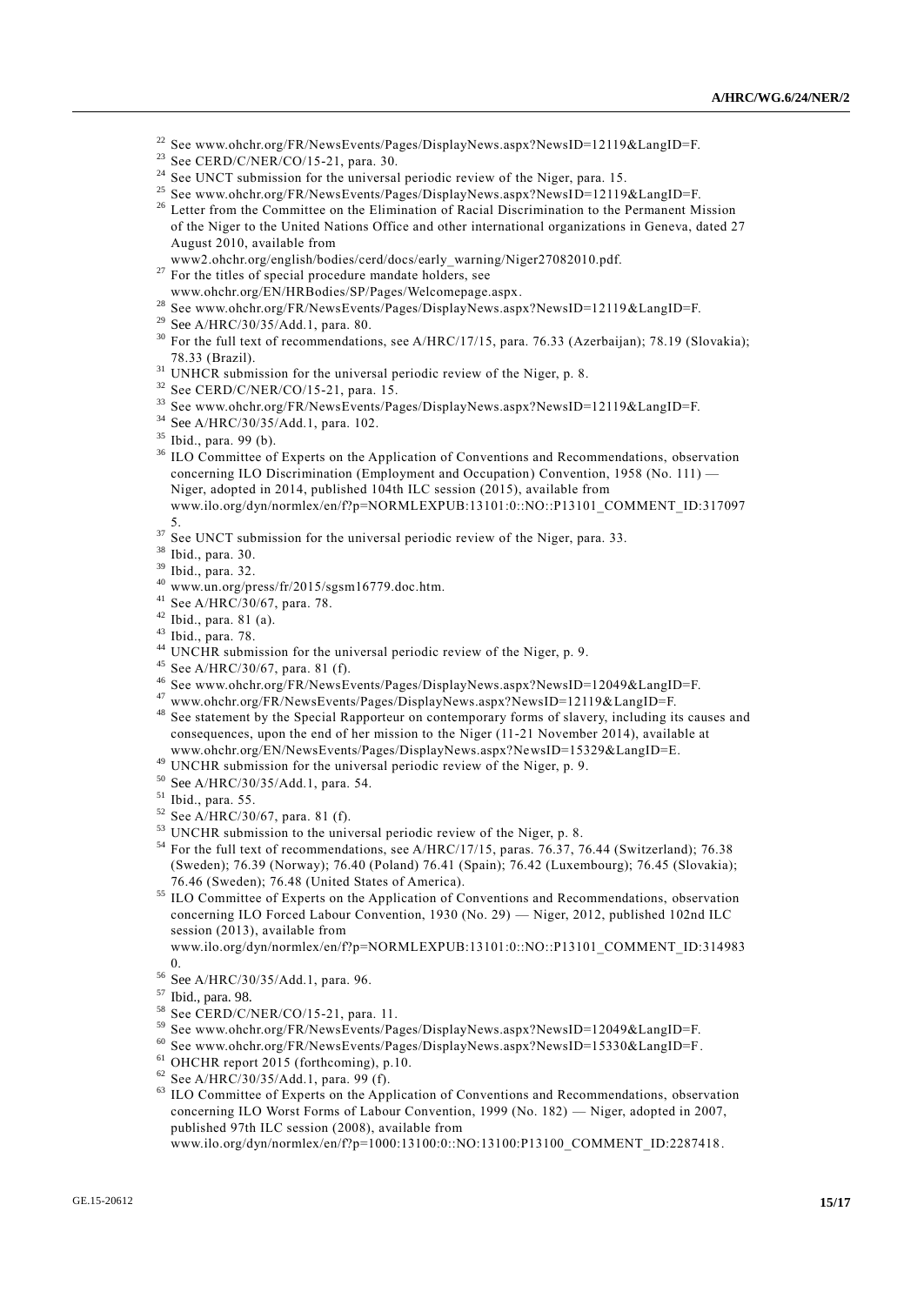- <sup>64</sup> See A/HRC/30/35/Add.1, para. 59.
- $<sup>65</sup>$  Ibid., para. 61.</sup>
- $66$  Ibid., para. 100 (k).
- <sup>67</sup> ILO Committee of Experts on the Application of Conventions and Recommendations, observation concerning ILO Worst Forms of Child Labour Convention, 1999 (No. 182) — Niger, adopted in 2012, published 102nd ILC session (2013) available from
- www.ilo.org/dyn/normlex/en/f?p=1000:13100:0::NO:13100:P13100\_COMMENT\_ID:3083678.
- <sup>68</sup> ILO Committee of Experts on the Application of Conventions and Recommendations, observation concerning ILO Minimum Age Convention, 1973 (No. 138) — Niger, adopted in 2014, published 104th ILC session (2015), available from:
- www.ilo.org/dyn/normlex/en/f?p=1000:13100:0::NO:13100:P13100\_COMMENT\_ID:3187961. <sup>69</sup> ILO Committee on the Application of Standards, discussion of individual case concerning ILO Minimum Age Convention, 1973 (No. 138), 2014, published 103rd ILC session (2014), available from

www.ilo.org/dyn/normlex/en/f?p=1000:13100:0::NO:13100:P13100\_COMMENT\_ID:3175056.

- <sup>70</sup> ILO Committee of Experts on the Application of Conventions and Recommendations, observation concerning ILO Worst Forms of Child Labour Convention, 1999 (No. 182) — Niger, adopted in 2011, published 101st ILC session (2012), available from
- www.ilo.org/dyn/normlex/en/f?p=1000:13100:0::NO:13100:P13100\_COMMENT\_ID:2700666.
- <sup>71</sup> See www.ohchr.org/FR/NewsEvents/Pages/DisplayNews.aspx?NewsID=12119&LangID=F.
- <sup>72</sup> See UNCT submission for the universal periodic review of the Niger, para. 46-47.
- <sup>73</sup> Ibid., para. 48.
- <sup>74</sup> See CERD/C/NER/CO/15-21, para. 13.
- <sup>75</sup> See A/HRC/30/67, para. 81 (b).
- $76$  See UNCT submission for the universal periodic review of the Niger, para. 50.
- $77$  Ibid., para. 49.
- <sup>78</sup> See www.ohchr.org/FR/NewsEvents/Pages/DisplayNews.aspx?NewsID=12049&LangID=F.
- <sup>79</sup> See UNCT submission for the universal periodic review of the Niger, paras. 52-53.
- Ibid., para. 54, and UNESCO submission for the universal periodic review of the Niger, para. 37.
- <sup>81</sup> See UNCT submission for the universal periodic review of the Niger, para. 55.
- <sup>82</sup> Ibid., para. 56.
- <sup>83</sup> Ibid., para. 59.
- <sup>84</sup> UNESCO submission for the universal periodic review of the Niger, para. 45.
- <sup>85</sup> See UNCT submission for the universal periodic review of the Niger, para. 6.
- <sup>86</sup> See www.ohchr.org/FR/NewsEvents/Pages/DisplayNews.aspx?NewsID=12049&LangID=F.
- <sup>87</sup> See UNCT submission for the universal periodic review of the Niger, para. 26.<br><sup>88</sup> H.O. Committee of Experts on the Application of Conventions and Becommons
- ILO Committee of Experts on the Application of Conventions and Recommendations, direct request concerning ILO Human Resources Development Convention, 1975 (No. 142) — Niger, adopted in 2014, published 104th ILC session (2015), available from www.ilo.org/dyn/normlex/en/f?p=1000:13101:0::NO:13101:P13101\_COMMENT\_ID:3158665 .
- <sup>89</sup> ILO Committee of Experts on the Application of Conventions and Recommendations, observation concerning ILO Discrimination (Employment and Occupation) Convention, 1958 (No. 111) — Niger, adopted in 2014, published 104th ILC session (2015), available from
- www.ilo.org/dyn/normlex/en/f?p=1000:13101:0::NO:13101:P13101\_COMMENT\_ID:3170975. <sup>90</sup> ILO Committee of Experts on the Application of Conventions and Recommendations, observation concerning ILO [Minimum Age Convention, 1973 \(No.](http://www.ilo.org/dyn/normlex/en/f?p=NORMLEXPUB:12100:0::NO:12100:P12100_INSTRUMENT_ID:312283:NO) 138) — Niger, adopted in 2014, published 104th ILC session (2015), available from
- www.ilo.org/dyn/normlex/en/f?p=1000:13100:0::NO:13100:P13100\_COMMENT\_ID:3187961. <sup>91</sup> ILO Committee on the Application of Standards, discussion of individual case concerning ILO Minimum Age Convention, 1973 (No. 138) **—** Niger, 2014, published 103rd ILC session (2014), available from
- www.ilo.org/dyn/normlex/en/f?p=1000:13100:0::NO:13100:P13100\_COMMENT\_ID:3175056. <sup>92</sup> ILO Committee of Experts on the Application of Conventions and Recommendations, observation concerning [Right to Organise and Collective Bargaining Convention, 1949 \(No.](http://www.ilo.org/dyn/normlex/en/f?p=NORMLEXPUB:12100:0::NO:12100:P12100_INSTRUMENT_ID:312243:NO) 98) — Niger, adopted in 2014, published 104th ILC session (2015), available from
- www.ilo.org/dyn/normlex/en/f?p=1000:13100:0::NO:13100:P13100\_COMMENT\_ID:3187264 .
- <sup>93</sup> See UNCT submission for the universal periodic review of the Niger, para. 28.
- <sup>94</sup> Ibid., para. 4.
- <sup>95</sup> Ibid., para. 3.
- See www.ohchr.org/FR/NewsEvents/Pages/DisplayNews.aspx?NewsID=15330&LangID=F.
- $97$  See UNCT submission for the universal periodic review of the Niger, para. 82.

<sup>98</sup> Ibid., para. 80.